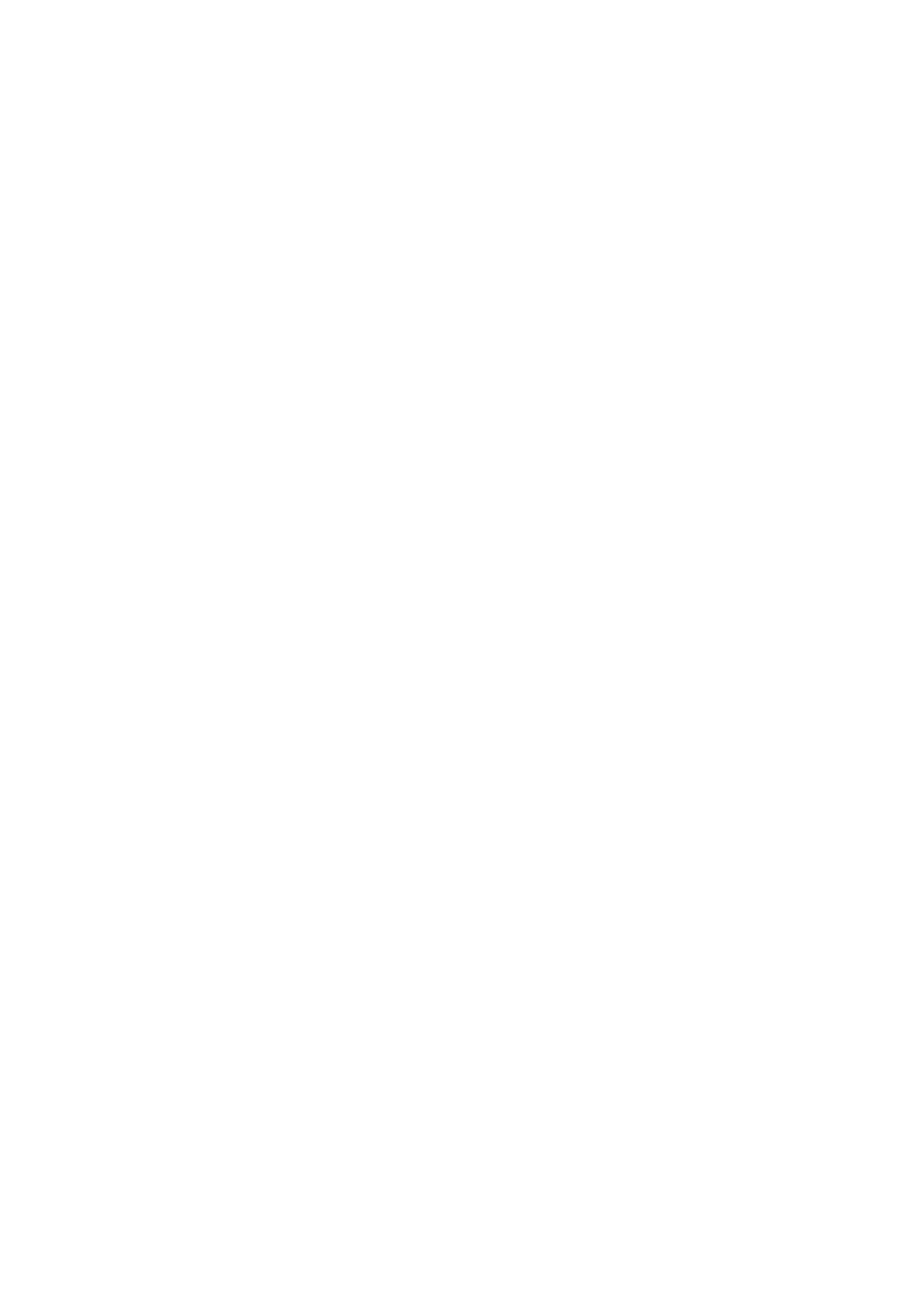

Swedish University of Agricultural Sciences Faculty of Veterinary Medicine and Animal Science Department of Animal Breeding and Genetics

# **Relationship between Natural Antibody levels and Somatic Cell Count in Dairy Cattle**

*Jyothy Sreedharan*

**Supervisor:**

Katja Grandinson, SLU, Department of Animal Breeding and Genetics Henk Bovenhuis and Jan van der Poel, WU, Austria **Examiner:** Erling Strandberg, SLU, Department of Animal Breeding and Genetics

**Credits:** 30 HEC **Course title:** Degree project in Animal Science **Course code:** EX0556 **Programme:** Erasmus Mundus Programme - EMABG **Level:** Advanced, A2E

**Place of publication:** Uppsala **Year of publication:** 2012 **Name of series:** Examensarbete / Swedish University of Agricultural Sciences, Department of Animal Breeding and Genetics, 382 **On-line publication:** http://epsilon.slu.se

**Key words:** mastitis, somatic cell score, natural antibodies, relationship, heritability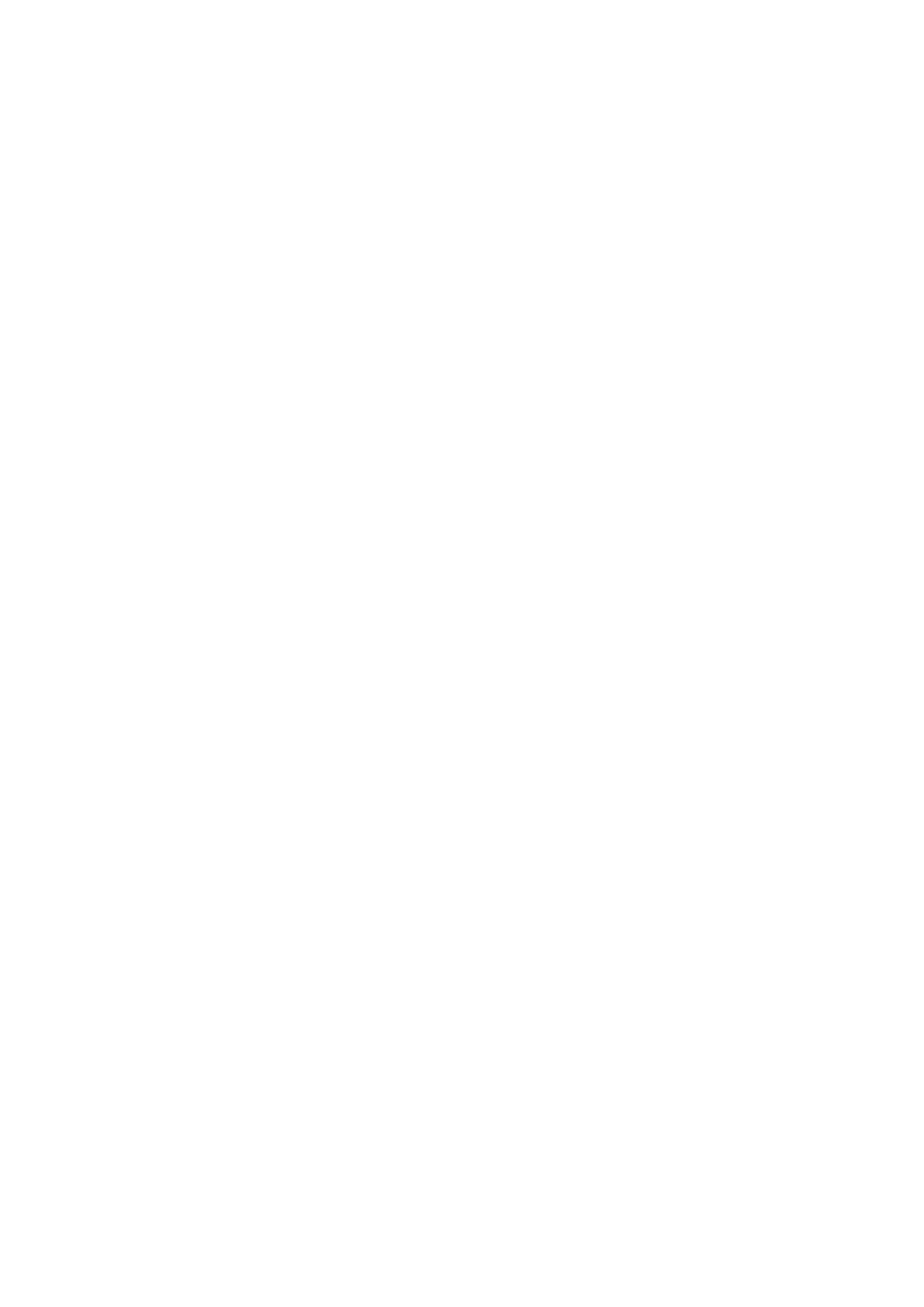# **Relationship between Natural Antibody levels and Somatic Cell Count in Dairy Cattle**

Jyothy Sreedharan

# *Abstract*

At present mastitis in dairy cattle is detected by using somatic cell count and various bacterial diagnostic tests. Still it is difficult to understand the exact health status of the animal by mere observation of the test results, since there maybe presence of sub-clinical cases. There are indications in other species like poultry that natural antibodies might be used as indicators for the identification of (more) disease resistant individuals (Wijga, 2009). The present study focuses on the relationship between the natural antibody titres collected at a single sampling moment and the somatic cell count later inn the lactation. If proven, natural antibodies can be used as indicators for the immune status of the animal. For the present research the preliminary analysis of the fixed effects were analysed using the SAS software and the genetic parameters were estimated using the ASReml software. The results from the analyses show that relationships between the NAb titres and SCS after the sampling moment exists, but with a trend expressing a positive correlated response. The study shows that the NAb levels do not show a protective effect on the animal as the cell counts later in the lactation increased when the NAb levels increased. Hence NAb titre measured in milk samples may not be useful as a tool against mastitis selection

Keywords: Mastitis, somatic cell score, Natural antibodies, relationship, heritability.

# *Introduction*

Mastitis is an economically important disease in dairy cattle caused mainly by bacteria, but also by viral or fungal pathogens, leading to inflammation and subsequent pathological changes in the udder. It still remains a major cause for economic loss in the dairy industry. A much desired preventive measure against mastitis is selection of mastitis resistant animals. Improving the immune status of the animal is one way in this direction. Until now most research has focussed on selection based on somatic cell count of milk. (Miller and Paape, 1985, Kehrli and Shuster, 1994, Smith, 1996).The somatic cell count (SCC) in milk is affected by the infection status of the mammary gland and hence reflects the health condition of the animal (Miller and Paape, 1985). These cells include lymphocytes, macrophages, polymorphonuclear (PMN) cells and some epithelial cells (Pillai, et al, 2001),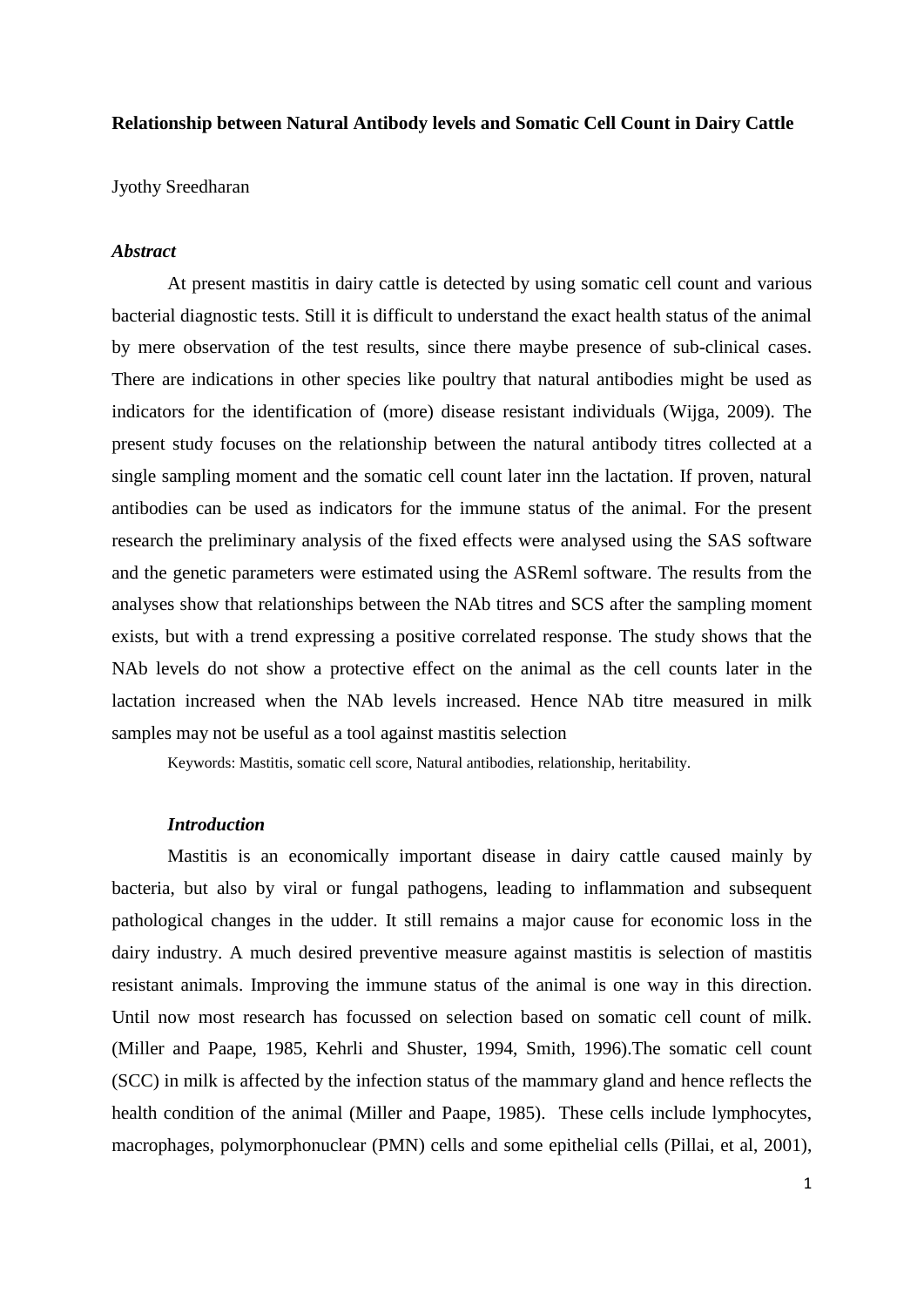which shows elevated levels during infectious condition, indicating an active immune response. During infection the number of inflammatory cells increase considerably, for example, PMN cells increase from 5-12 percent to 90 percent (Kehrli and Shuster, 1994). The genetic correlation between lactation mean SCC and clinical mastitis (CM) is observed to be positive (Philipsson et al., 1995) and ranges from 0.3 (Weller et al., 1992) to 0.79 (Philipsson et al., 1995). Smith (1996) proposed that cows with somatic cell count more than 300,000 cells/ml are probably clinically infected.

Natural antibodies (NAbs) are a part of innate humoral defence mechanism. The four bovine natural antibodies are the immunoglobulins  $-$  IgA, IgG<sub>1</sub>, IgG<sub>2</sub>, and IgM. NAbs provide an initial broad protection against micro-organisms (Rainard & Riollet, 2006). NAbs have a regulatory function in initiating immune system (Ochsenbein et al., 1999) and react to initial infection by detection of certain pathogen-associated molecular patterns (PAMPs) (Bannerman et al., 2004). It was demonstrated by van Knegsel et al. (2007), that NAbs can be determined in milk. It is hypothesized that animals with high NAbs have an increased immunity and thus less susceptible to mastitis (Grabar, 1983, Tomer and Shoenfeld Y., 1988, Ochsenbein et. al., 1999).

de Weerd (2009) showed that IgM levels in milk was negatively correlated with the probability of incidence of mastitis within 90 days after the sampling moment. This is an indication that a cow low in IgM, is more susceptible to infection. de Weerd also observed that the IgG1 level was positively correlated to SCC later in lactation, suggesting that IgG1 can be used as early predictor for the probability of infection. This indicates that a cow having a high IgG1 titre would have a high SCC, indicating presence of infection. The IgM level was found to be predictive for resistance against mastitis within 90 days after sampling. In the above study, family relations that existed in the data were not accounted for. Wijga (2008) studied the relation between somatic cell count and NAbs measured in the same milk sample. Wijga (2008) showed moderate genetic correlations of –0.48 between the antigen peptidoglycan (PGN) and SCS (somatic cell scores, which are the natural logarithms of SCC) to a positive genetic correlation of 0.35 between SCS and the antigen lipoteichoic acid (LTA). The results from by de Weerd (2009) and Wijga (2008) are promising, and more exploration can be done by incorporating the pedigree information which was not used in the studies. So the results may help to identify and utilize more reliable predictors indicating the immune status of the animal. The present study utilizes the same dataset used by de Weerd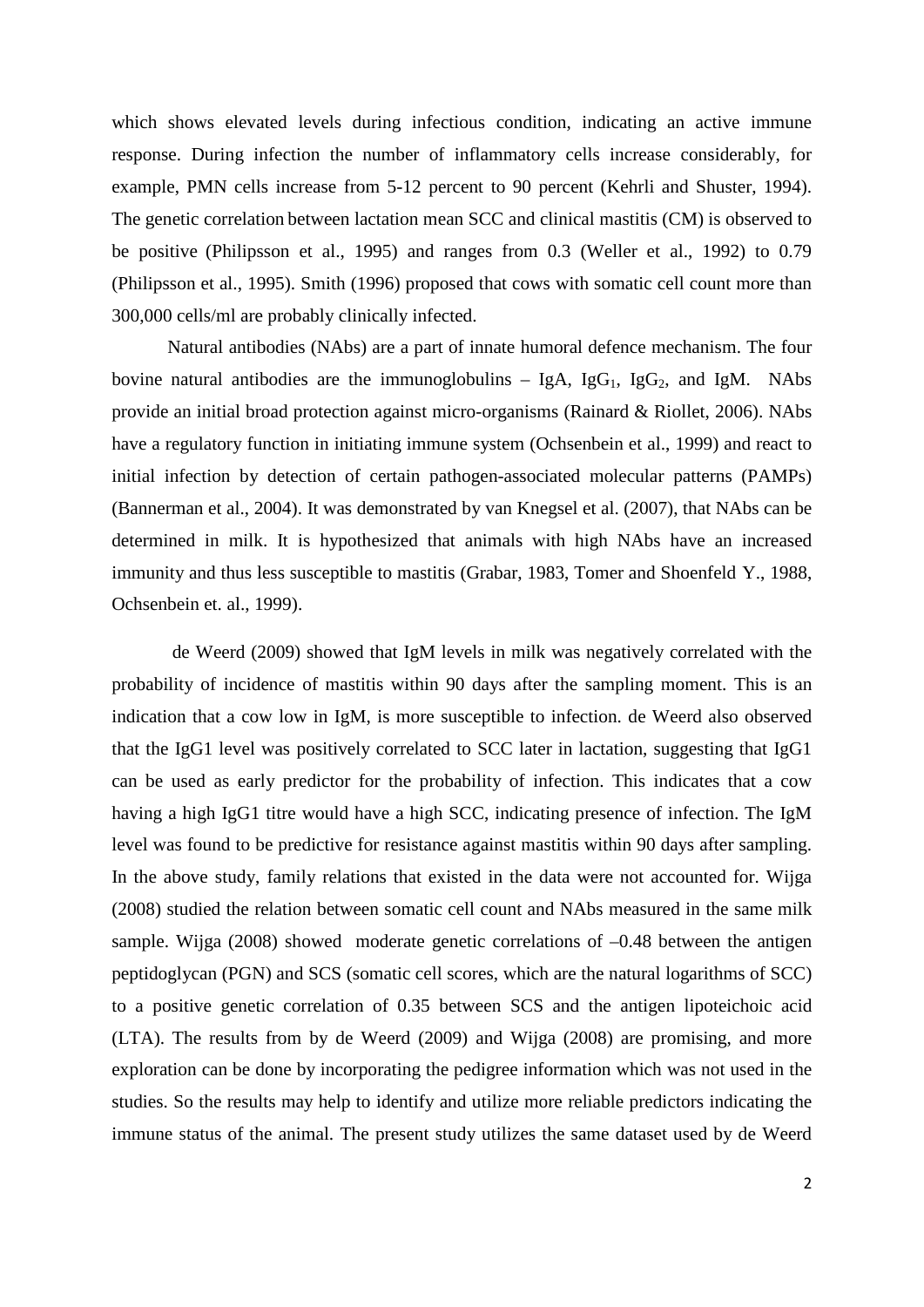and Wijga, where the present work concentrates more on the relationship between the NAb titres at a sampling moment and the SCS later stages of lactation.

The aim of the present study is to estimate the relationship between the natural antibody level collected at one sampling moment and the somatic cell count later in that **lactation** 

# *Materials and methods*

The total dataset consisted of 2025 cows in their first parity originating from 398 farms. These animals were part of the Milk Genomics project that emphasizes on the genetics of milk composition. The farms took part in the Milk Production Registration (MPR) which is a system for recording milk production and udder health status of the cows. Milk samples are collected at regular intervals of 3, 4 or 6 weeks and analyzed for somatic cell count, fat and protein percentage. Information available on milk samples are NAb titres at a single sampling moment, the routine SCC measurements, dates of sample collection, calving season, the calving dates, the calving age and days in lactation.

Milk samples collected from the cows are analyzed at regular intervals of 3, 4 or 6 weeks for SCC. The somatic cell count is converted to their respective somatic cell score (SCS) by using the natural logarithm values. An aliquot of the milk sample was taken during the regular milk recording and used to measure NAbs binding to specific pathogen associated molecular patterns (PAMP). NAb binding was determined by using an indirect ELISA technique (van Knegsel et al., 2007). The NAbs binding to keyhole limpet hemocyanin (KLH), lipopolysaccharide (LPS) from *E. coli*, lipoteichoic acid (LTA) from *S. aureus* and peptidoglycan (PGN) from *S. aureus* were determined in individual samples. The moment at which the sample is taken for the analysis of the NAb levels is referred to as the "sampling moment." These observations are used to determine the relationship between the natural antibody titres measured at one test-day and the somatic cell counts later in that lactation. It is also analysed whether the cell count at the sampling moment had significant effects on the before and after cell counts in the lactation and compared with the effect of the NAb titres on the cell counts after the sampling moment.

The LTA antibodies are classified into different immunoglobulin isotypes as LTAG1 for IgG1, LTAG2 for IgG2, LTAA for IgA and LTAM for IgM. There is also a measurement of IgG1, IgG2, IgA and IgM together denoted as LTA. For the LPS, PGN and KLH, the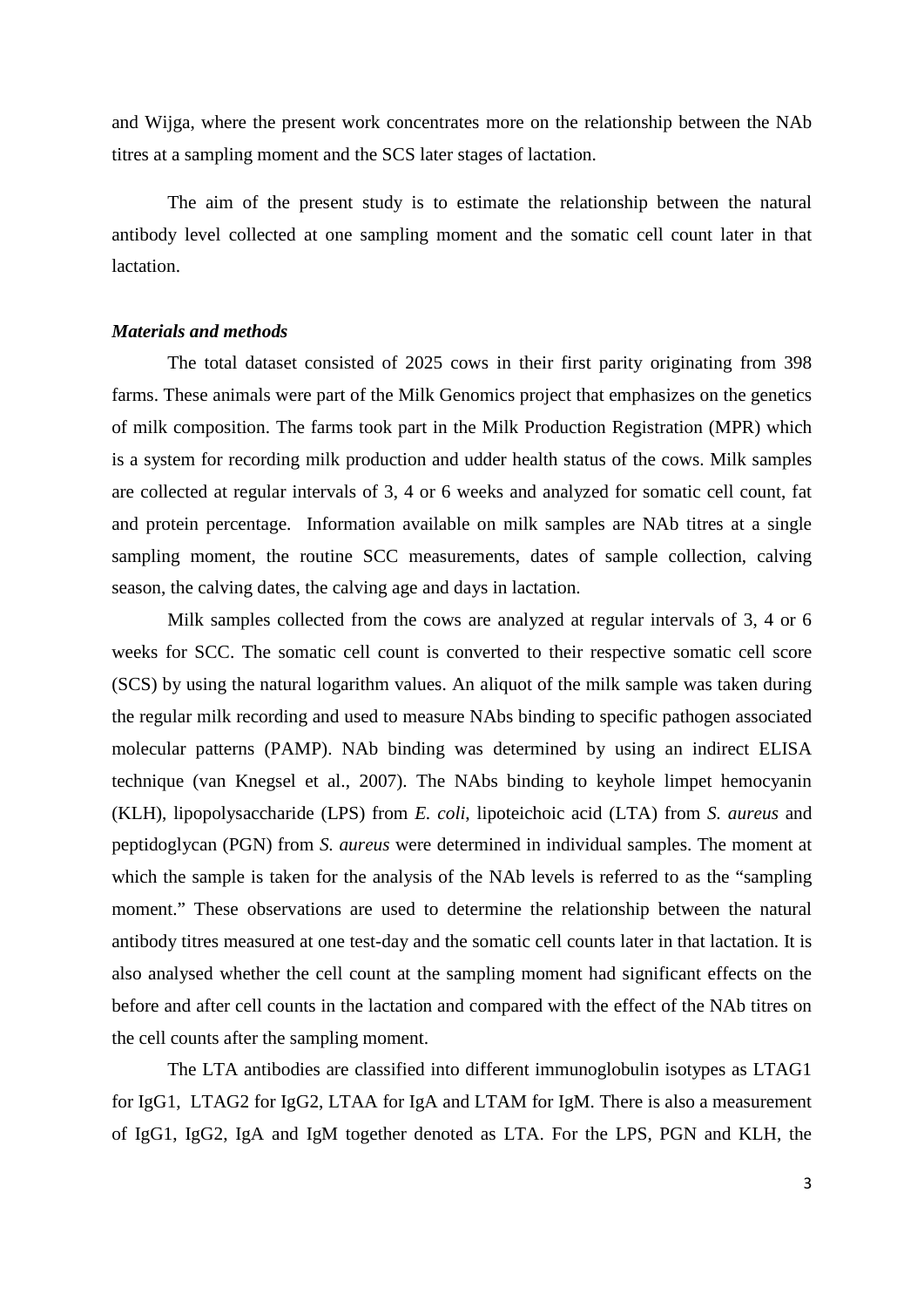measurement of the total antibodies are observed and represented as LPS, PGN and KLH respectively.

# *Cell count traits*

Cell count traits analysed include include the average SCS before (**b4scs**), SCS at (**SCSsample**), the average SCS after the sampling moments (**afscs**), the standard deviation of the SCS before (**b4stdscs**) and the standard deviation of SCS after the sampling moment (**afstdscs**). Traits are defined as:

SCS at the sampling moment:

 $SCSsample = Ln(scc/1000)$ 

SCS before the sampling moment:

 $b4scs = \sum_{i=1}^{n} (Lnb4scc)/n$ 

SCS after the sampling moment:

 $afscs = \sum_{i=1}^{n} (Lnafscc)/n$ 

Standard deviation of the SCS before the sampling moment:

b4stdesc = 
$$
\sqrt{1/(n-1)\sum_{i=1}^{n} (b4scs - \overline{b4scs})^2}
$$

Standard deviation of the SCS after the sampling moment

$$
a f s t d s c s = \sqrt{1/(n-1)\sum_{i=1}^{n} (a f s c s - \overline{a f s c s}})^{2}
$$

where n corresponds to the number of test days contributing to the mean or standard deviation.

# *Data editing*

The number of days in lactation beyond 400 days is eliminated in the lactation days after the sampling moment. The number of samples per animal before and after the sampling moments is also calculated. The mean values of the somatic cell score before, at and after the sampling moment are calculated with the minimum value per animal being more than 1. The standard deviations for SCS before (**b4stdscs**) and after (**afstdscs**) sampling moment were calculated and the minimum number of samples per animal was taken as 4.

# *Statistical analysis*

The general linear model (SAS, PROC GLM procedure) is used for statistical analysis. The statistical analysis to estimate the relationship between natural antibody titres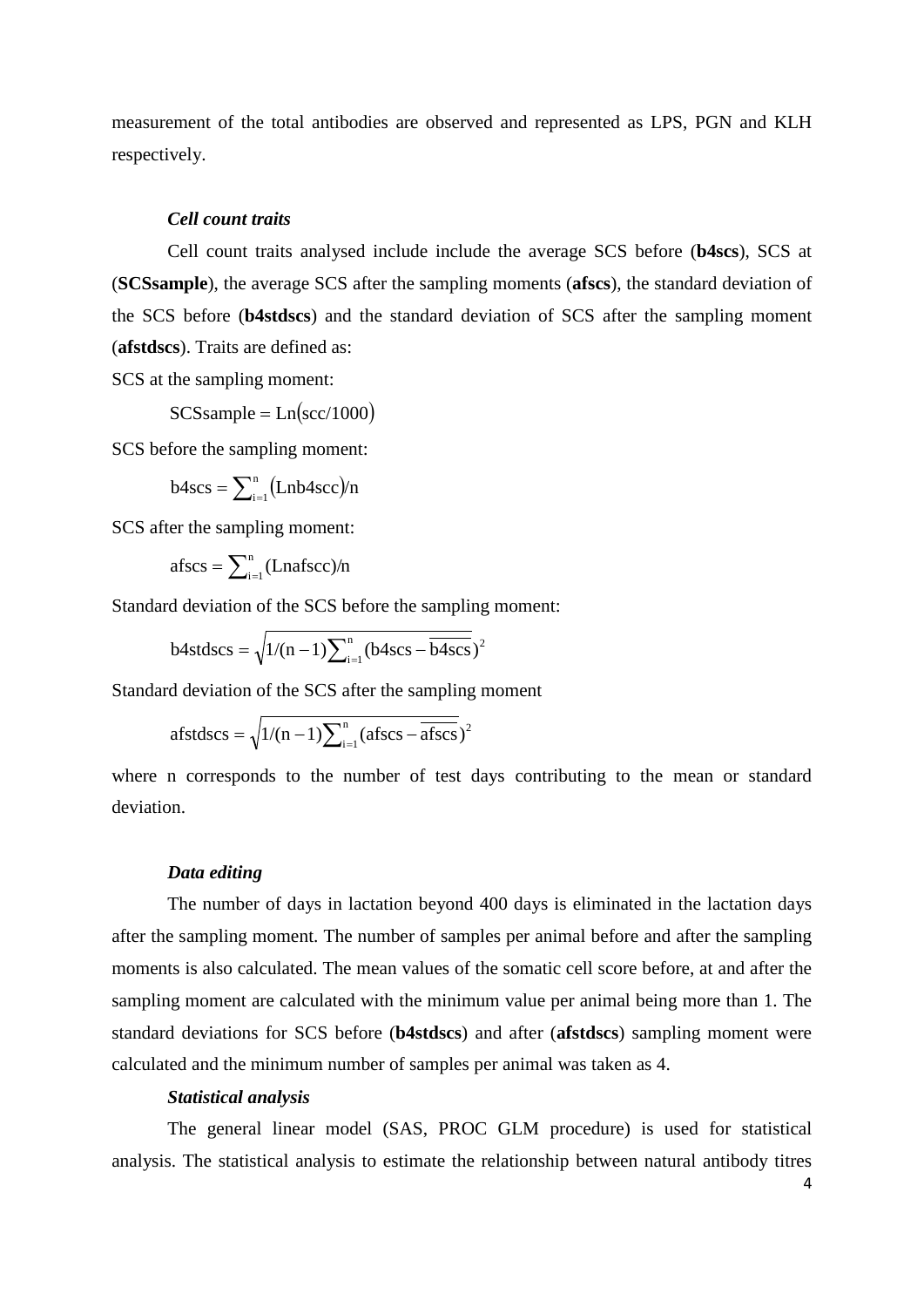and the somatic cell count later during the lactation are performed in ASREML. Depending upon the trait analysed, slightly different models were used. The base model is:

 $\mathbf{y}_{ijkl} = \mathbf{\mu} + \mathbf{b_1} \mathbf{N} \mathbf{A} \mathbf{b}_{ijkl} + \mathbf{b_2} (\mathbf{N} \mathbf{A} \mathbf{b})^2_{ijkl} + \mathbf{b_3} \mathbf{l} \mathbf{a} \mathbf{c} \mathbf{st}_{ijkl} + \mathbf{b_4} \mathbf{e}^{-0.05 \text{lacst}}_{ijkl} + \mathbf{b_5} \mathbf{c} \mathbf{a}_{ijkl} + \mathbf{b_6} \mathbf{c} \mathbf{a}^2_{ijkl} + \mathbf{season}_{ijkl}$  $+$  **sirecode**<sub>i</sub>  $+$  **herd**<sub>k</sub>  $+$  **U**<sub>1</sub>  $+$  **e**<sub>ijkl</sub> (1)

**y**<sub>iikl</sub>- dependent variable corresponding  $\mu$  – overall mean. **lacst**- the lactation stage in days. **e -0.05lacst**- variable which explains the lactation in days modelled with a Wilmink curve (Wilmink, 1987) **ca**- the calving age in days,  $ca^2$ -the squared value of **ca**. **NAb** is the logarithm base 2 values of natural antibody titre for either LTAG1, LTAG2, LTAA, LTAM, LTA, LPS, PGN or KLH. **b**- regression coefficient for the respective variables. A linear and a quadratic component was modelled. **herd**, represents random effect of the herd with a distribution, herd  $\sim N(0, I\sigma_{\text{herd}}^2)$ . **sirecode** is the fixed sire effect taking possible differences between daughters of proven bull and the test bulls into account. **season** is the fixed effect for the season of calving, which includes three classes: summer, autumn and winter (June to August 2004, September to November 2004 and December 2004 to February 2005 respectively).  $U_r$ , random additive genetic effects of animal **r** with  $U \sim N(0, A\sigma^2 U)$ , e<sub>ijklmnopq,</sub> random residual effect with  $e \sim N(0, I\sigma^2 e/wt)$ , where wt- number of observations that contributed for the mean and standard deviations of the SCS before and after; for the SCS at the sampling moment no weighted analysis was used. The random residual effect for the SCS at the sampling moment was  $e \sim N(0, I\sigma^2_e)$ .

# *Description of the model*

Linear and quadratic relationships between each NAb and the SCS at different periods are estimated one at a time. For the **SCSsample**, there was a single observation for each animal and the **lacst** and **e -0.05lacst** were used in the model. For the **afscs** and **afstdscs,** the **aftlacst** and **afCOUNT** were used for the model instead of the **lacst** and  $e^{-0.05 \text{lacst}}$ . For the **b4scs** and **b4stdscs**, the **b4lacst** and the **b4COUNT** were used in the model. The corresponding days in lactation and the number of samples were used for the mean and standard deviations of SCS before and after. The season, sire and herd are the class variables and the number of samples taken per animal after the sampling moment (**afCOUNT)** and before the sampling moment (**b4COUNT)** are used for weighted analysis for the ASReml estimations.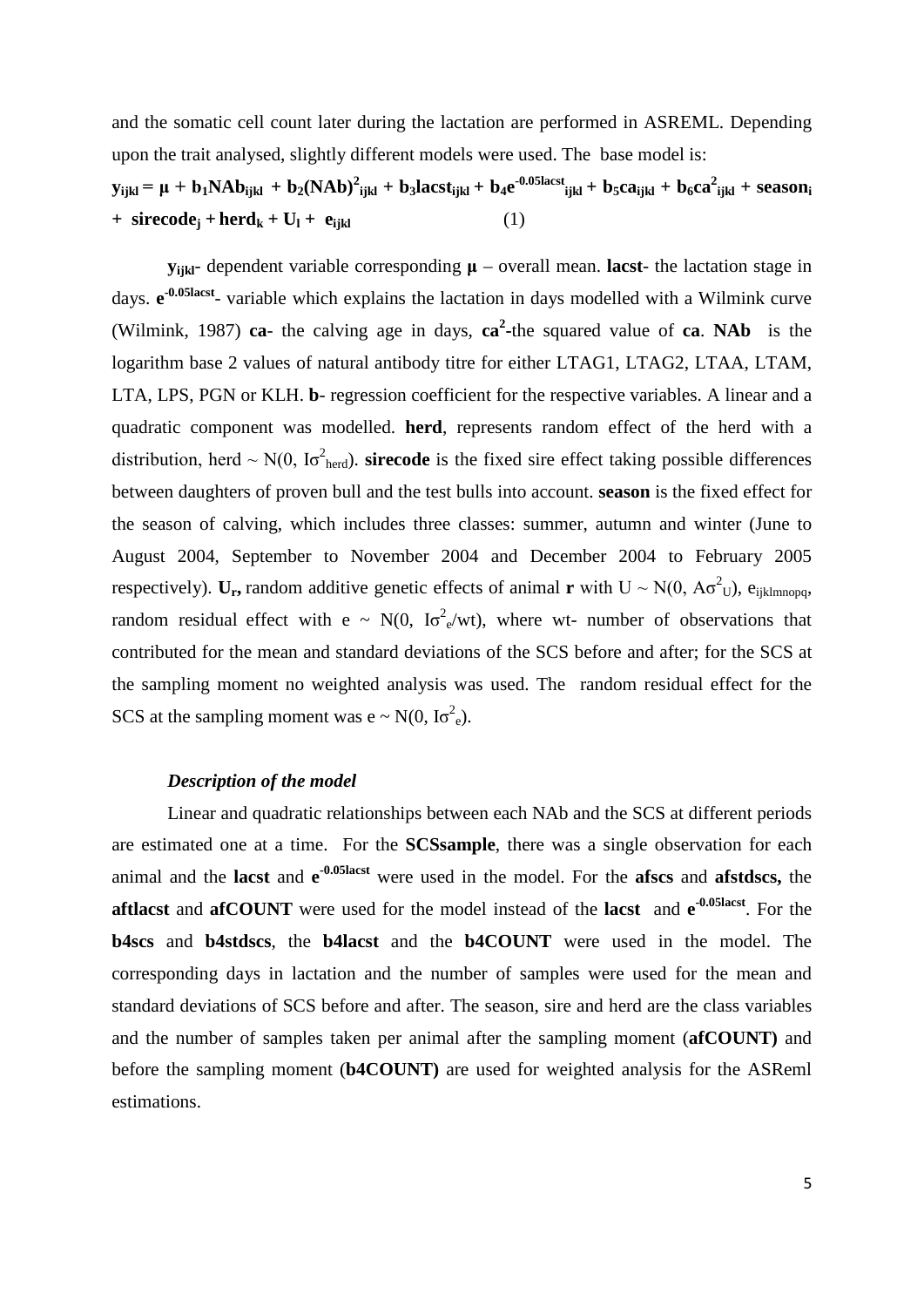Model (1) without the effect of the NAb titres as co-variable was used to estimate heritabilities for the different cell count traits. Here, again the same basic model without the NAb titres was used for the different cell count traits. For the mean cell count traits before and the after the sampling moment, the lactation stage in days and the number of test days per animal was considered accordingly. For the standard deviation of the cell counts before and after, their corresponding lactation stage in days and the corresponding number of test days taken to find the standard deviations were accounted in the above model as well. For the cell counts at the sampling moment, the lactation in days for that moment was changed in the model accordingly without the number of the test days. Heritabilities  $(h^2)$  were estimated using a univariate analyses and were calculated as:

$$
h^2 = \frac{\sigma_A^2}{\sigma_A^2 + \sigma_e^2} \tag{2}
$$

where  $\sigma_A^2$  is the additive genetic variance and  $\sigma_{\epsilon}^2$  is the residual variance.

# *Results*

The exploratory analysis were performed using the general linear model. The fixed effects were corrected using SAS software and the statistical genetic analysis were run using the ASReml software. The estimates obtained from the analysis from SAS were used to find the phenotypic correlations and also to find out the relation between the NAbs at the sampling moment and the cell counts taken after the sampling moment later in the lactation. The table 1 shows the number of animals, mean and the standard deviations observed for the different cell count traits.

Table 1. number of animals, mean and standard deviations for the mean SCS before, at and after and also for the standard deviation of the SCS before and after sampling moment.

|                  | No. of animals | Mean | Standard  |
|------------------|----------------|------|-----------|
|                  |                |      | deviation |
| b4scs            | 1900           | 4.02 | 0.82      |
| SCSsample        | 1939           | 3.77 | 1.09      |
| afscs            | 2025           | 4.34 | 0.87      |
| <b>b</b> 4stdscs | 1893           | 0.62 | 0.42      |
| afstdscs         | 1921           | 0.46 | 0.34      |

b4scs\* = the mean somatic cell score before the sampling moment

SCSsample = somatic cell score at the sampling moment

afscs = the mean somatic cell score after the sampling moment

b4stdscs = Standard deviation of the somatic cell score before the sampling moment

afstdscs = Standard deviation of the somatic cell score after the sampling moment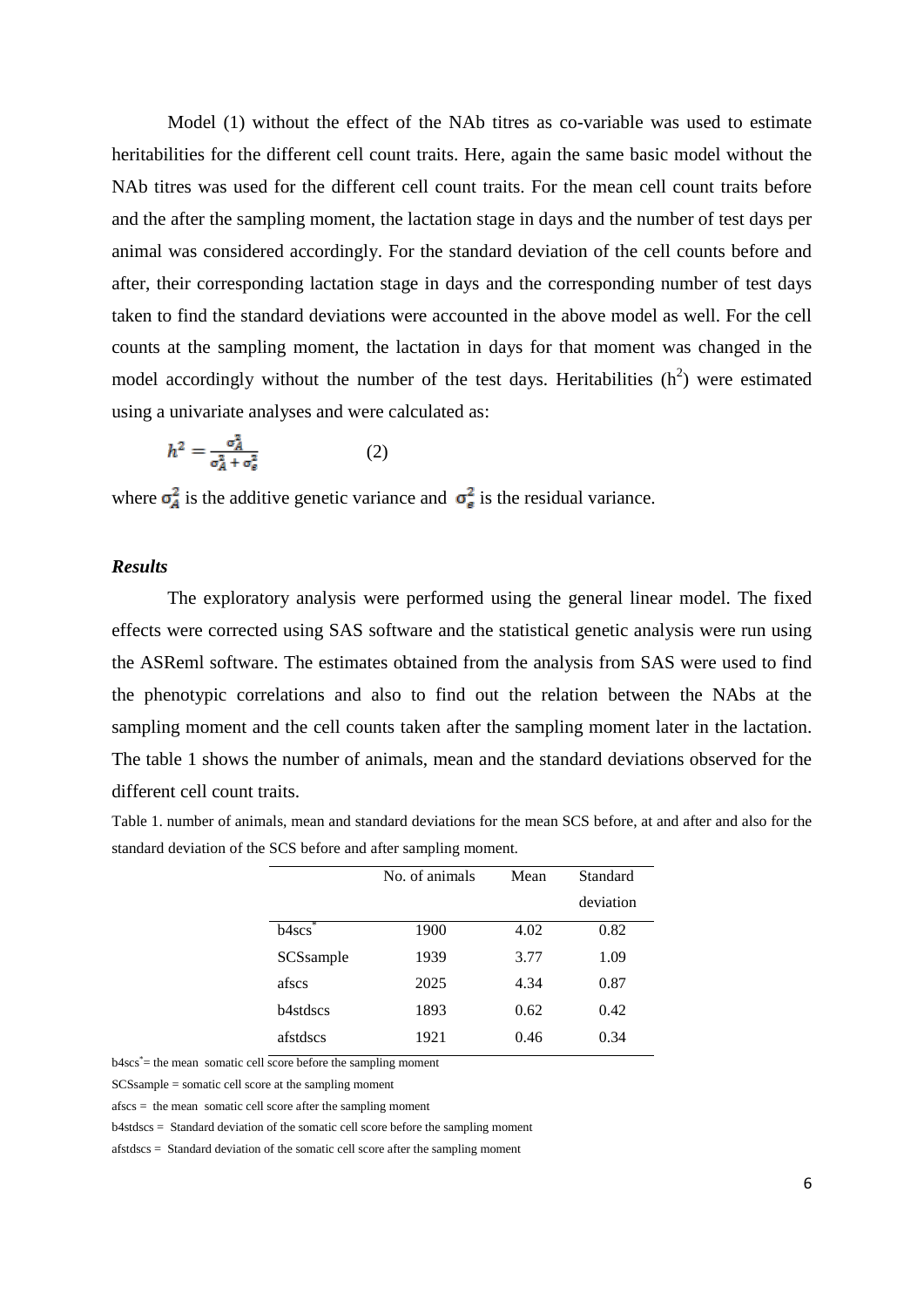## *Relations of NAb titres with mean SCS before, at and after*

The analysis show that, somatic cell scores of the cows taken before, at and after the sampling moment showed significant relations with the antibody titres (Table 2). The sqLTAG1 (p<0.0001), LTAG2, sqLTAG2, sqLTAM, sqLTAA, sqLTA, KLH and sqPGN all showed significant relationships on the SCS before. The lactation in days and the NAb tires of LTAG2 (p<0.0001), sqLTAG2 (p<0.0001), sqLTAM, sqLTAA and LTA had significant effects on the SCS recorded at the sampling moment. For the SCS after the sampling moment the significant effects were observed for the lactation in days (p<0.0001), sqLTAG1, sqLTAG2, sqLTAM, sqLTAA and the sqLTA. It was also analysed whether the SCS at the sampling point had significant effects on the before and after SCS and was found to have significant relations.

# *Relations of NAb titres with standard deviation of SCS before and after*

The significance of effects for the standard deviations of the SCS before sampling moment are shown (table 2) by days in lactation ( $p<0.0001$ ) and sqLTAG2, PGN and sqPGN. Significant effects for standard deviation of SCS after the sampling moment were observed for days in lactation and calving season. For standard deviation of SCS before and after sampling moment, the days in lactation showed very significant effects. The effect of lactation days in the SCS before the sampling moment was observed to be negative, whereas the estimated effect of the lactation in days for the SCS after the sampling moment was observed to be positive (estimates not shown).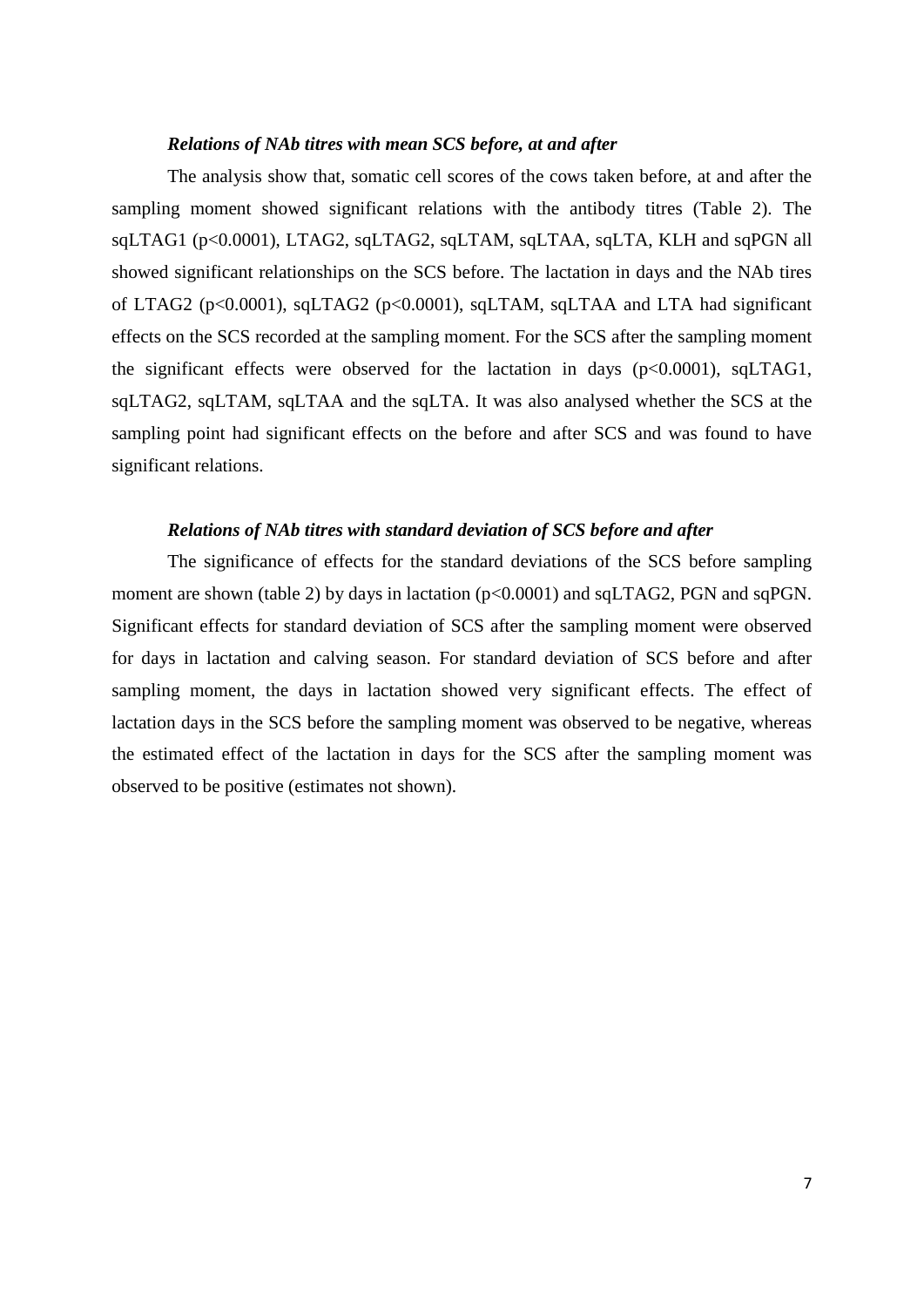|                    | <sup>b</sup> Lactati | season     |                       | °LTAG1     |     | LTAG2      | <b>LTAM</b> |       |              | <b>LTAA</b> | <b>LTA</b> |            | KLH    |   |   | LPS |    | PGN | SCSsample                |                          |
|--------------------|----------------------|------------|-----------------------|------------|-----|------------|-------------|-------|--------------|-------------|------------|------------|--------|---|---|-----|----|-----|--------------------------|--------------------------|
|                    | on<br>stage          |            | $\mathbf{L}^\text{d}$ | Q          | L   | Q          | L           | Q     | $\mathbf{L}$ | Q           | L          | Q          | L      | Q | L | Q   | L  | Q   | L                        | Q                        |
| <sup>a</sup> b4scs |                      |            |                       | ***        | **  | 宋          |             | 冰     |              | **          |            | **         | $\ast$ |   |   |     |    | **  | ***                      |                          |
| SCS-               | $\ast$               |            |                       |            | *** | ***        |             | **    |              | $\ast\ast$  | $\ast\ast$ |            |        |   |   |     |    |     | $\overline{\phantom{a}}$ | $\overline{\phantom{a}}$ |
| sample<br>afscs    | ***                  |            |                       | $\ast\ast$ |     | $\gg$      |             | $\gg$ |              | $\ast\ast$  |            | $\ast\ast$ |        |   |   |     |    |     | ***                      | $\ast$                   |
| b4stdscs           | ***                  |            |                       |            |     | $\ast\ast$ |             |       |              |             |            |            |        |   |   |     | ** | **  | ***                      | ***                      |
| afstdscs           | $**$                 | $\ast\ast$ |                       |            |     |            |             |       | ×            |             |            |            |        |   |   |     |    |     | ***                      | ***                      |

Table 2. The significance of the effect of lactation stage, season of calving and natural antibodies on the traits mean and standard deviation of SCS before, at and after the sampling moment.

<sup>a</sup>b4scs- SCS before sampling moment, SCSsample- SCS at sampling moment, afscs- SCS after sampling moment, b4stdscs- standard deviation of b4scs, afstdscs- standard deviations of afscs.

<sup>b</sup>lactation stage - days in lactation for the before, at and after sampling moments.

c LTAG1, LTAG2, LTAM, LTAA, LTA, KLH, LPS and PGN- linear and quadratic expressions of NAb titres binding to respective molecular antigens. significant effects p <0.05=\*, <0.005=\*\*. <0.0001=\*\*\*

 $L<sup>d</sup>$  – Linear (L) and quadratic (Q) components of the NAB titires at the sampling moment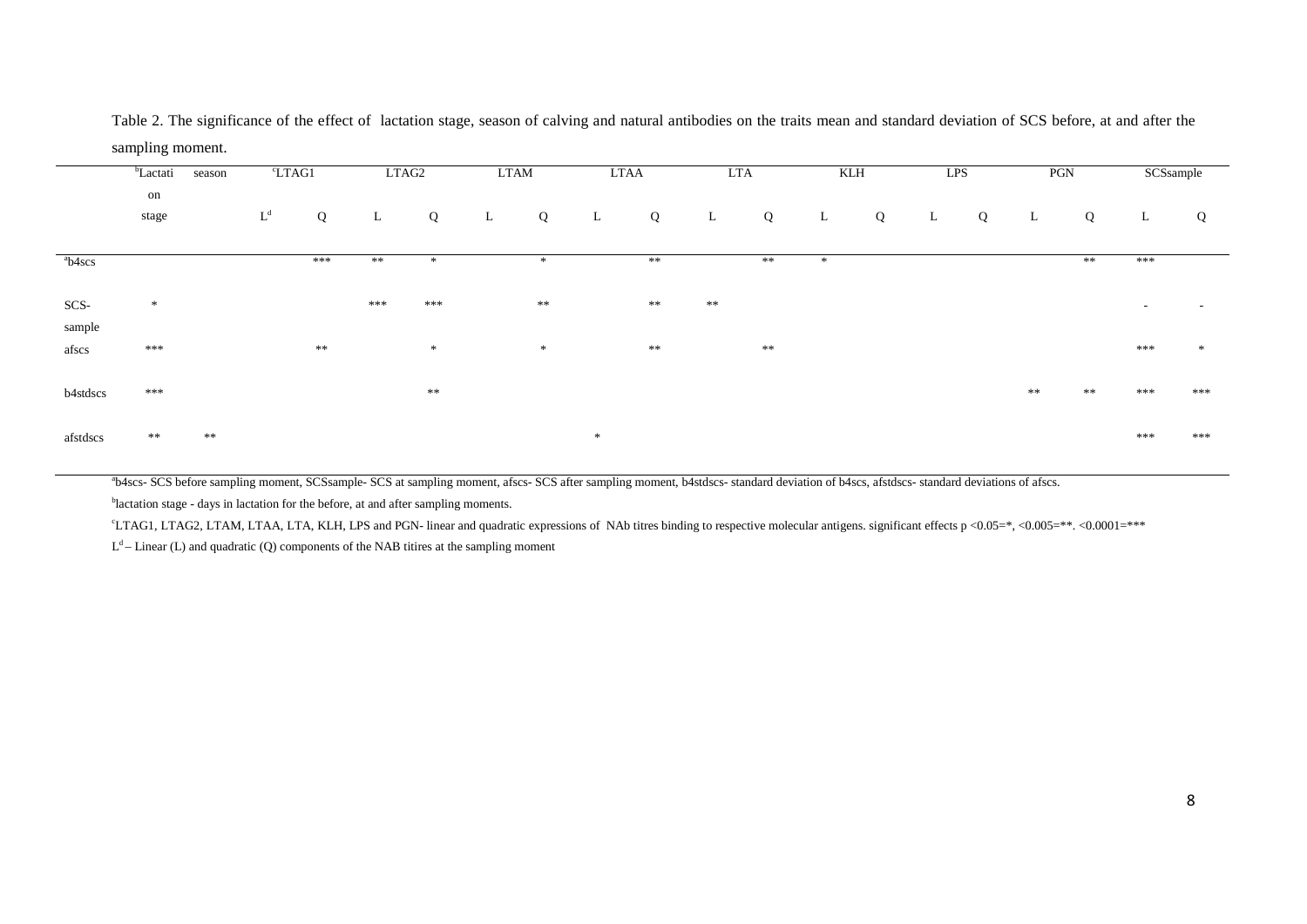|                      | LTAG1 | LTAG2      | <b>LTAM</b> | <b>LTAA</b> | <b>LTA</b> | <b>KLH</b> | <b>LPS</b> | <b>PGN</b> | SCSsample                |
|----------------------|-------|------------|-------------|-------------|------------|------------|------------|------------|--------------------------|
| $b4scs$ <sup>*</sup> | ***   | $\ast\ast$ | ***         | ***         | ***        | ***        | ***        | ***        | ***                      |
| SCSsample            | ***   | ***        | ***         | ***         | ***        | ***        | ***        | ***        | $\overline{\phantom{a}}$ |
| afscs                | ***   | ***        | ***         | ***         | ***        | ***        | ***        | ***        | ***                      |
| b4stdscs             | **    |            | ***         | $\ast\ast$  | **         | $\ast$     | $\ast\ast$ | ***        | ***                      |
| afstdscs             |       |            |             |             | $\ast$     | ***        |            | *          | $\ast$                   |
|                      |       |            |             |             |            |            |            |            |                          |

Table 3. The significant relations of the linear NAb titres the mean and standard deviation of SCS before, at and after the sampling moment. significant effects  $p < 0.05 = *, < 0.005 = ***. < 0.0001 = ****$ 

b4scs\* = the mean somatic cell score before the sampling moment

SCSsample = somatic cell score at the sampling moment

afscs = the mean somatic cell score after the sampling moment

b4stdscs = Standard deviation of the somatic cell score before the sampling moment

afstdscs = Standard deviation of the somatic cell score after the sampling moment

# *Relations of the linear effect of NAb titres on the mean and standard deviation of SCS before, at and after the sampling moment*

From the results shown in table 2, it was observed that not all of the quadratic expressions of the NAbs for the SCS at different sampling moment did not show significant relationships. Hence the same model was run using only the linear expression of the NAb titres against the different SCS to analyse the relation of the linear component of NAb titres with the different cell count traits. The results are shown in Table 3. It is observed that the linear expression of the NAb titres for LTA, KLH, LPS and PGN showed more significant relations to the cell count traits compared to the quadratic expressions of these NAb titres. So, for all the NAb titres where the quadratic component was significant, it shows that the quadratic component of the NAb titres explains more of the cell count traits. If both the quadratic and the linear components of the NAb titres were not significant, then neither of the two components showed any significant relations with the cell count traits. And, if only the linear component was observed to have significant relation with cell count traits, then the quadratic component could be avoided.

In short it was observed that for the cell counts before, the quadratic component of LTAG2, LTAA, LTAM and the PGN and the linear component of KLH and LPS showed significant relations. For the cell counts at the sampling moment, the quadratic components for LTAG1, LTAG2, LTAA, LTAM, and LTA and the linear components of KLH, LPS and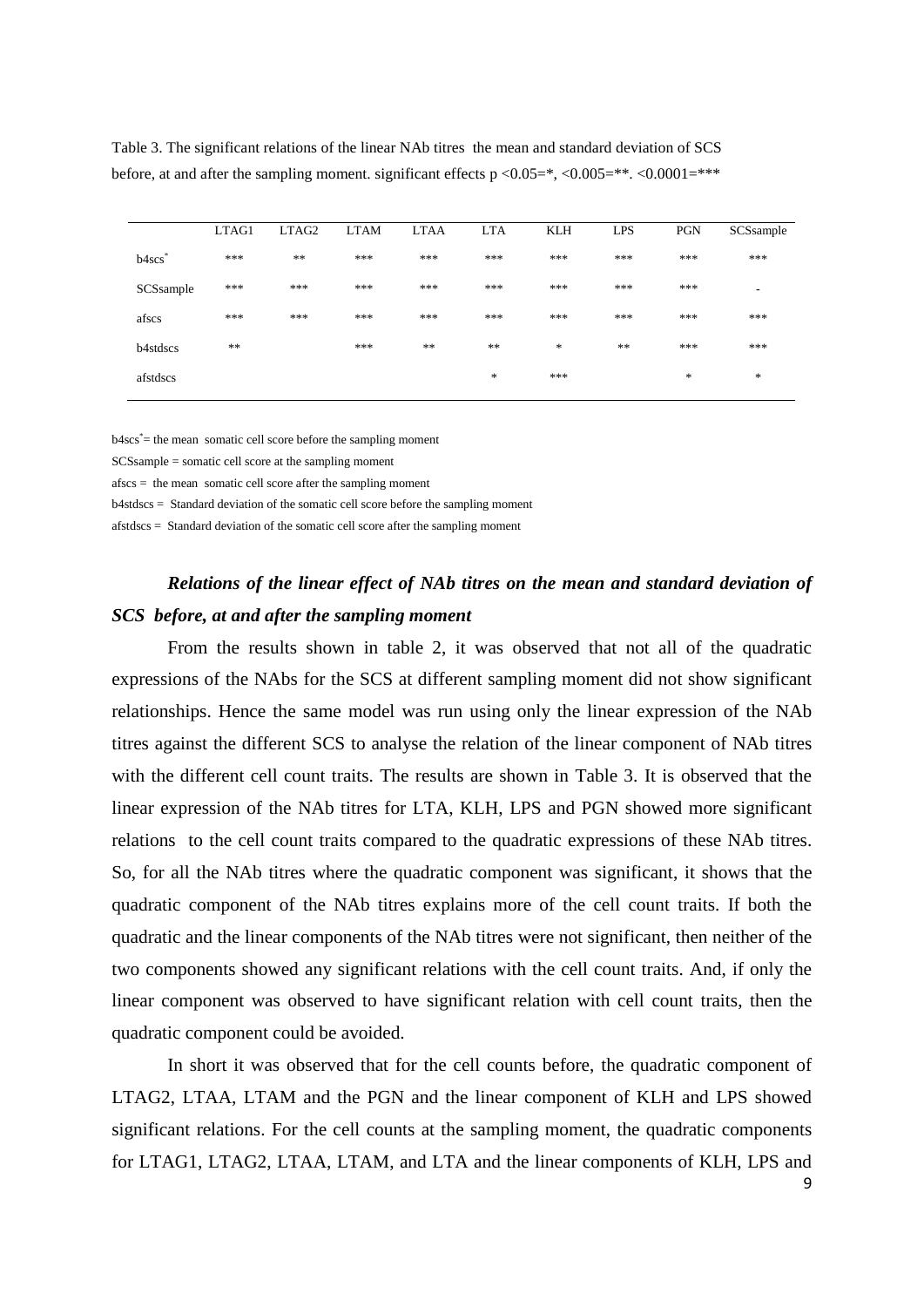PGN showed significant relations. The quadratic expression of the NAb titres for LTAG1, LTAG2, LTAA, LTAM, LTA and the linear expression for KLH, LPS and PGN were significant related to the cell counts after the sampling moment. For the standard de3viation of the cell counts before the sampling moment, the quadratic component for LTAG2 and PGN and the linear components for LTAA, LTAM, LTA, KLH and LPS were found to be significantly related. Only the linear components of LTA, KLH and PGN showed significant relations with the standard deviations of the cell counts after the sampling moment.

# *Significant relationship between the Natural antibodies at the sampling moment and the SCS after the sampling moment*

The estimated relationship between the significant NAb titres collected at the sampling moment and the SCS after the sampling moment are shown in figure 1. Only those variables which showed significant effects on the SCS after the sampling moment are shown.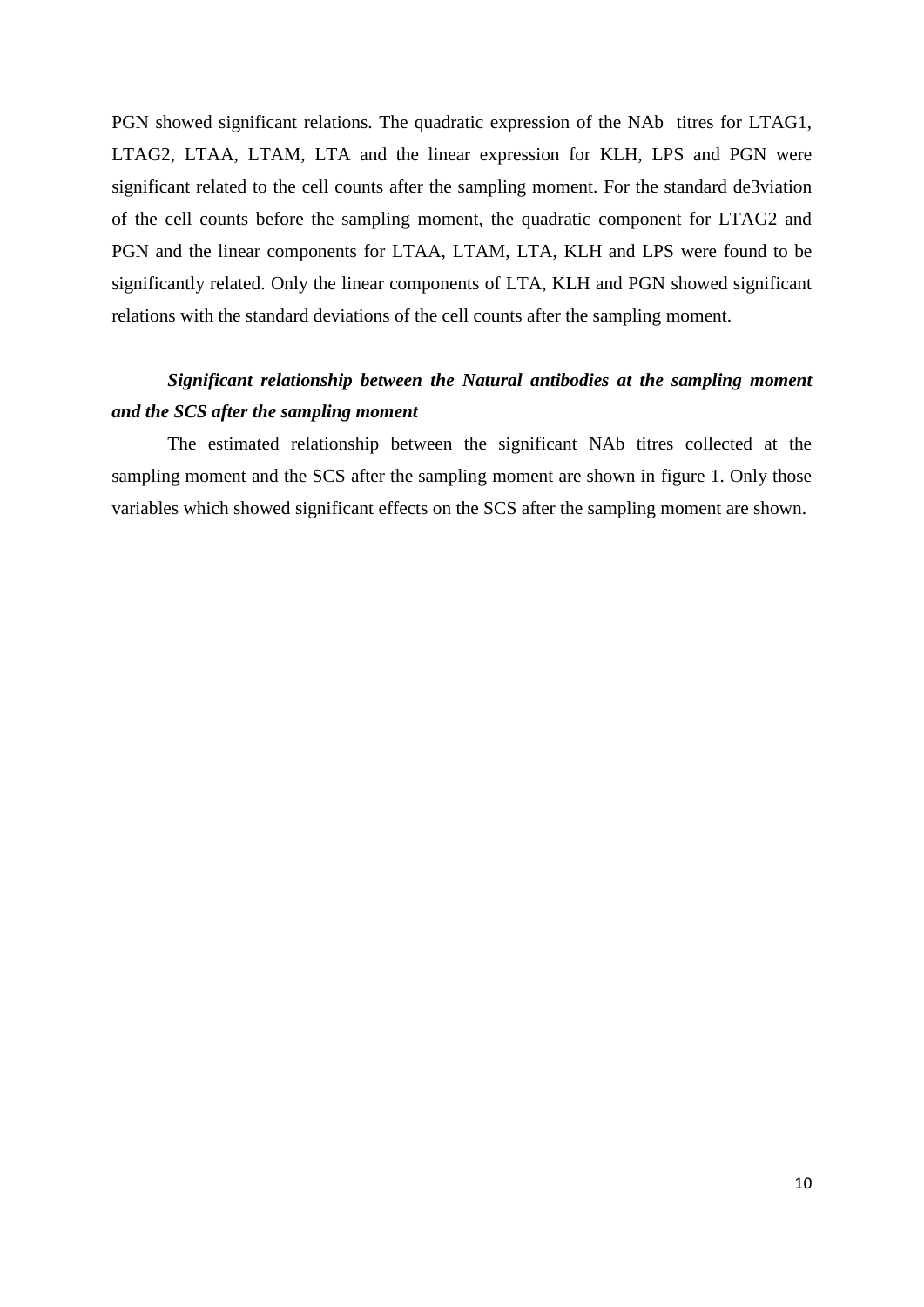

Figure 1. The relationship between the NAb titres at the sampling moment and the SCS after (afscs) the sampling moment is shown below.

The curves depicting the relationship between the NAb titres and the SCS after the sampling moment which showed significant effects on the SCS recorded after the sampling moment, all show a trend for the cell counts later in the lactation in such a way that the SCS after the sampling moment increase with increase in NAb titres.

# *Heritability*

# *Natural antibody titres and SCS at the sampling moment*

The heritability for the antibodies and the SCS at different sampling moment ranges from 0.53 for LTAA to 0.01 for b4stdscs before the sampling moment. Among the NAb titres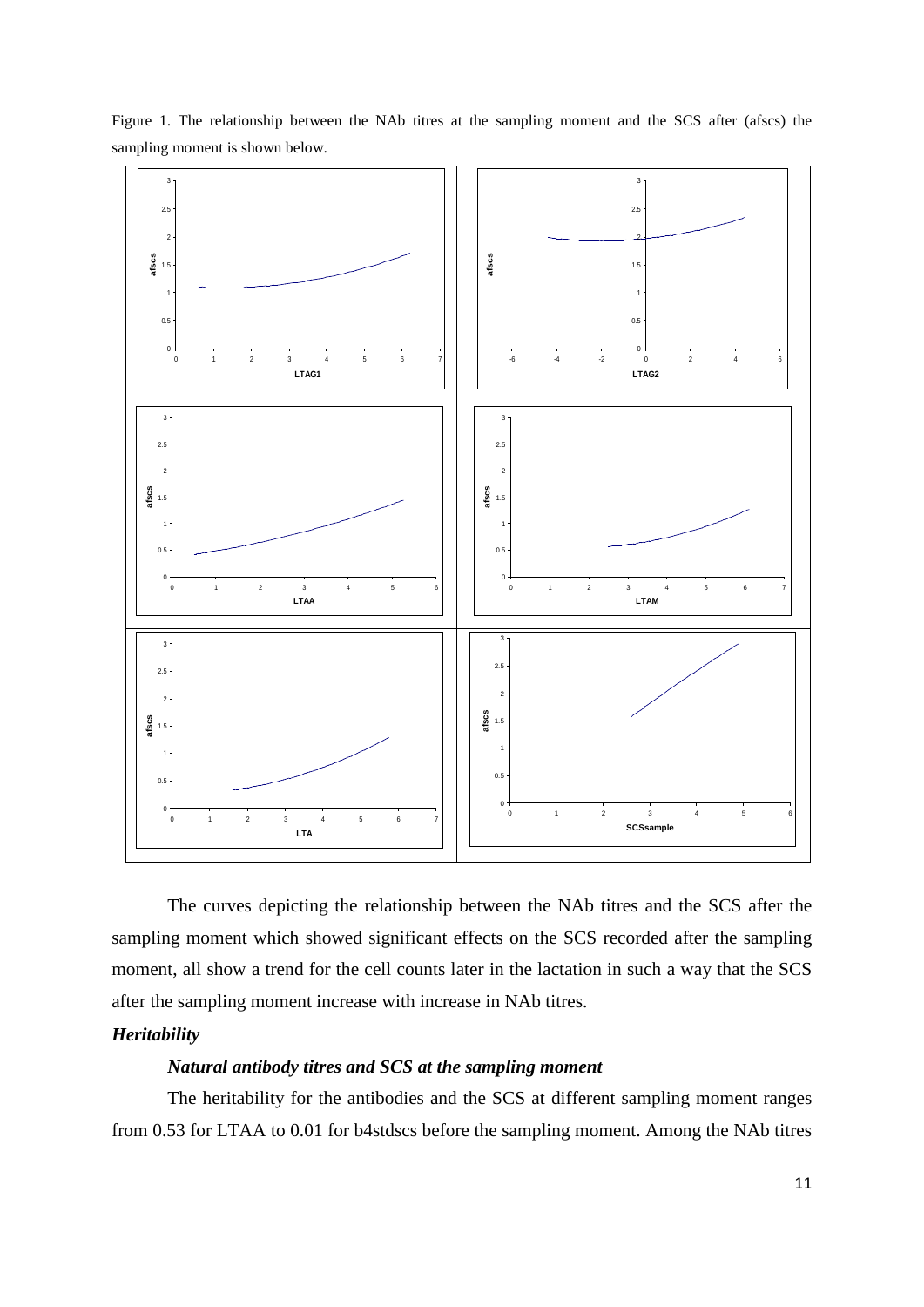the highest heritability was observed for LTAA NAb titres (0.53)and the lowest for LTAG2. Among the different SCS heritability estimates the highest was observed for afscs (0.30) and lowest for the b4stdscs (0.01)

| h <sup>2</sup> |
|----------------|
| 0.10(0.06)     |
| 0.09(0.05)     |
| 0.47(0.09)     |
| 0.53(0.11)     |
| 0.42(0.09)     |
| 0.16(0.06)     |
| 0.32(0.08)     |
| 0.13(0.06)     |
| 0.08(0.05)     |
| 0.16(0.04)     |
| 0.30(0.06)     |
| 0.08(0.03)     |
| 0.01(0.01)     |
|                |

Table 3. Phenotypic variance  $(\sigma^2$ <sub>P</sub>) and the heritability (h<sup>2</sup>) for the SCS at the sampling moment and the NAbs LTAG1, LTAG2, LTAM, LTAA, KLH, LPS, LTA and PGN

 <sup>1</sup> standard errors are in parentheses

# *Discussion*

# *Natural antibody titres and SCS*

In the present study it was observed that the natural antibodies showed significant relations with the SCS before, at and after the sampling moment. It is evident from the estimates (not shown) and from figure 1, that the NAbs and the SCS share a relation which is positive. The studies by Knegsel et. al. (2009) confirmed that NAbs showed a relation to the SCC, which indicates trends for relations between increased NAb concentrations and mammary infections. The KLH antigen is from the sea mollusc and is usually not encountered in the environment of the dairy cattle. Therefore, KLH is a totally new antigen to the animal. Antibodies to KLH therefore are expected to give an idea about the level of NAbs present in the animal. The LTA, PGN and LPS are from bacteria and unlike the KLH antigen, these antigens are normally present in the environment, so the antibody titres against these antigens give an idea of the active status of the immune system (van Knegsel et al., 2007).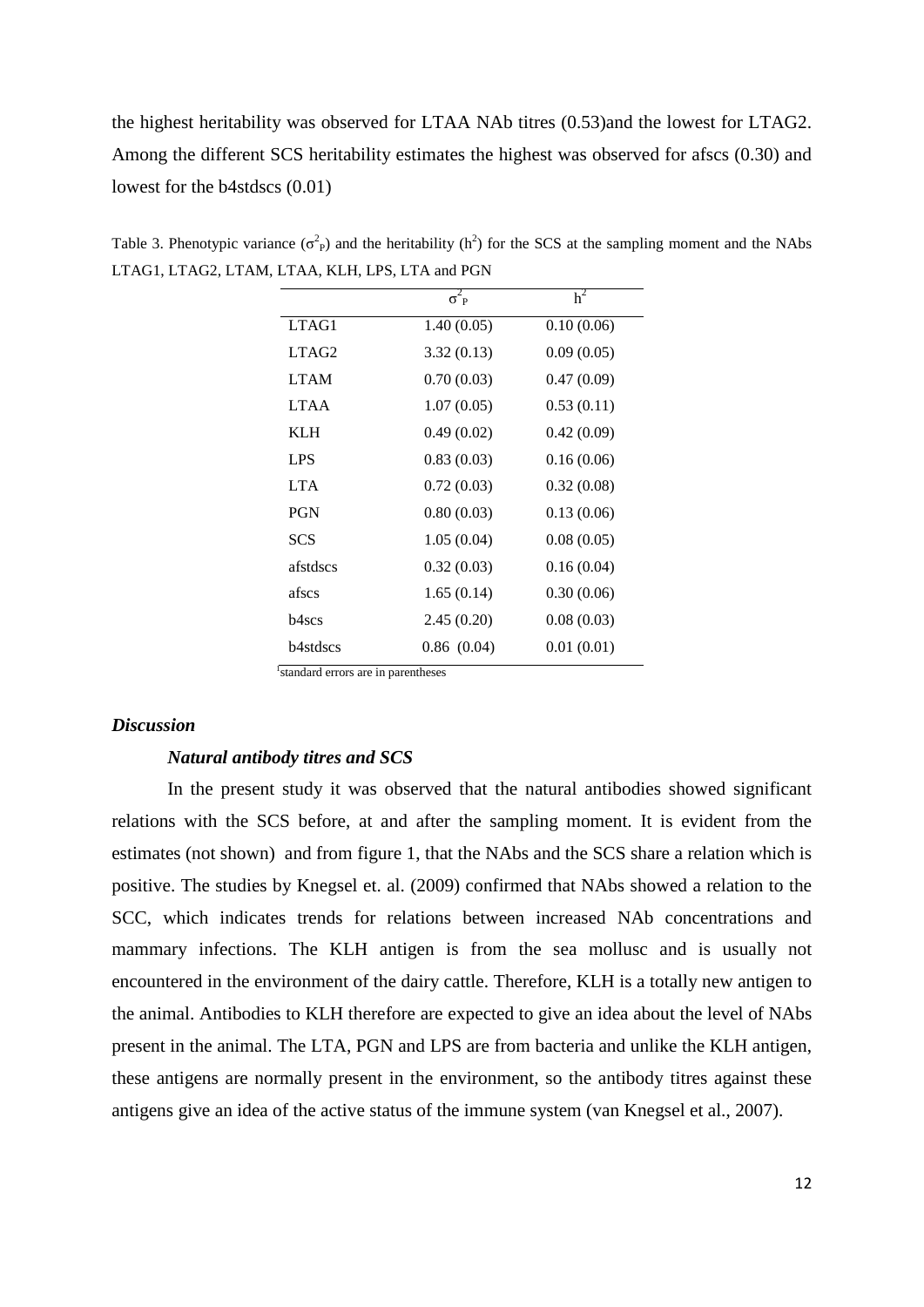# *Natural antibody titres and the SCS later in lactation*

The focus of the study was to observe the relation of the NAb titres collected at the sampling moment and the somatic cell score later in the lactation. This was compared to the relation between the NAb titres with the SCS before and the SCS at the sampling moment. The tables 2 and 3 show that there was not much difference in the significant relationships between the NAb titres and the different cell count traits. There was difference in the heritabilities for the different cell count traits where the cell count traits after the sampling moment was higher (0.30) than the cell count traits at and before the sampling moment (0.08) for both).

Estimates show that when NAb titres increase, the SCS after the sampling moment also tends to increase (figure 1). Similar results were observed in the study by de Weerd (2009), where IgG1 and IgA binding to LTA were found to be positive related to the SCC afterwards. But de Weerd also found that IgM had a negative relationship with clinical mastitis afterwards within 90 days after sampling, indicating a protective action by IgM. Unlike de Weerd's study which included details regarding mastitis incidence, the present study did not incorporate mastitis incidence and also the number of animals were more in this study.

Researches (Grabar, 1983, Tomer and Shoenfeld , 1988, Ochsenbein et. al., 1999) suggest NAb play a role in initiating an immune response. So it could be that NAbs help in reducing infections and help to maintain health. Results from the present study do not support this; cows with high NAbs do not have lower but higher SCS levels later in lactation. It maybe because the NAbs in milk may not have much role for immunity against infection, compared to the NAbs which are present in the plasma. Also, the present study used samples from cows where the health state of the animal was not known, in the sense that whether the animal had any pre-existing illness or not. All the animals present in the dataset were first parity animals, so the incidence of previous exposure to mastitis could be ruled out. But, if the animal had any other existing disease previously present, then the natural antibody levels will already be higher before the sampling was done. Studies have shown the presence of the expression of the FcRn receptor expression which is a neonatal IgG transporter, present in the small intestine of adult cows (Kacskovics, 2000).This neonatal transporter helps in carrying the antibodies to the young calves. Hence, future research can be also compared with similar analysis using plasma NAb titres of animals.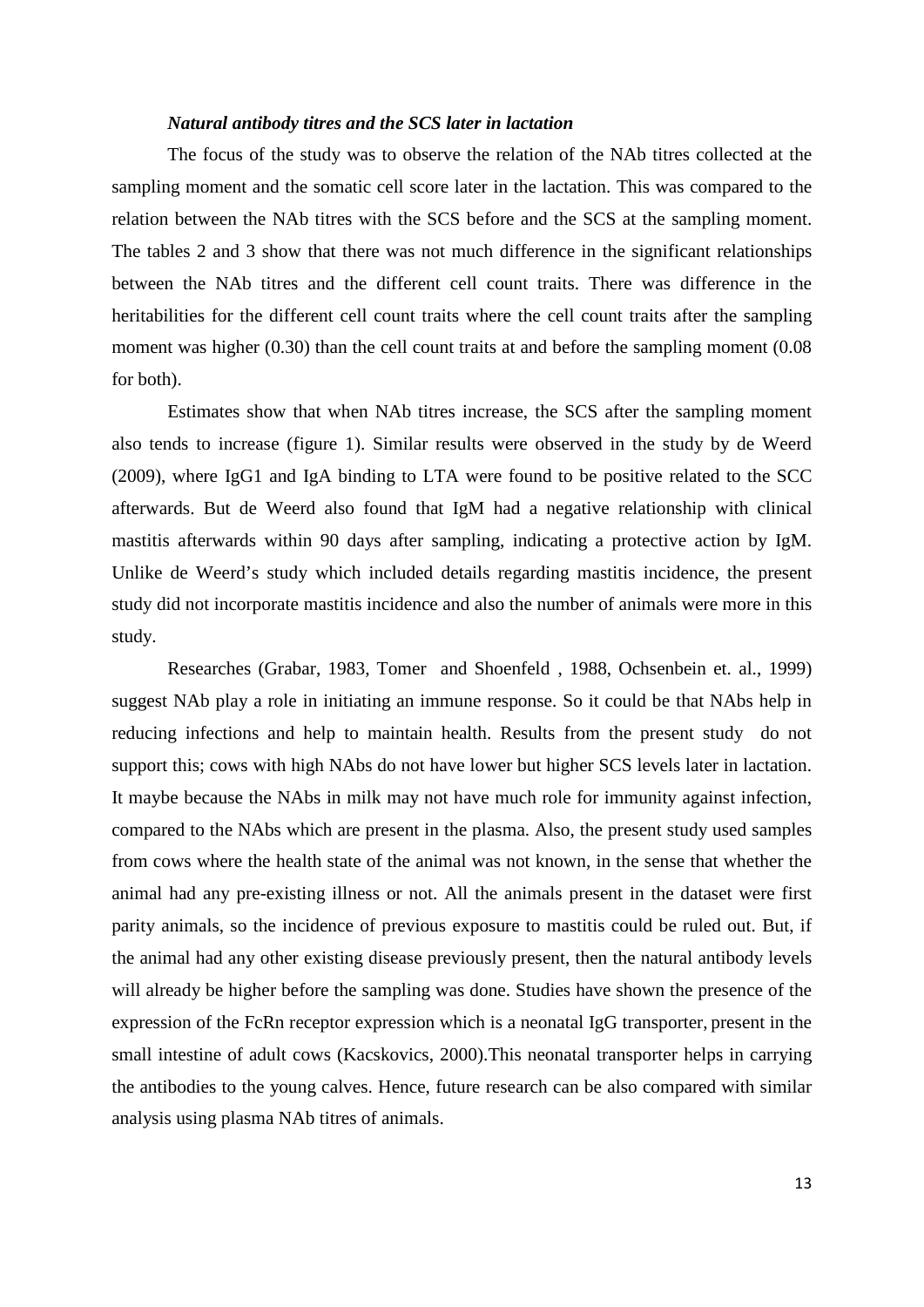# *Days in lactation and calving season*

Analyses showed significant effects of the days in lactation for both the mean SCS at and after and also for the standard deviation for the before and after SCS. The data used for this study did not have details regarding the infection status of the animal. Busato et.al. (2000) and [Dohoo](http://www.sciencedirect.com/science?_ob=ArticleURL&_udi=B6TBK-40086J2-7&_user=533256&_coverDate=04%2F28%2F2000&_rdoc=1&_fmt=high&_orig=search&_sort=d&_docanchor=&view=c&_searchStrId=1349969975&_rerunOrigin=scholar.google&_acct=C000026798&_version=1&_urlVersion=0&_userid=533256&md5=dc96bd998fe2ad3e522e4a83cc23c43d#bbib12) and Morris (1993) had observed for cases in subclinical mastitis that the effect of age and the days in milk of cows were important factors for subclinical mastitis. It was observed by Honkanen-Buzalski et al, (1981) that the somatic cell count increased immediately after parturition and then lowered during the first two months of lactation before increasing again towards the end of lactation. Erdem et al (2010) observed that the somatic cell counts were higher during the later stages in lactation. These changes maybe due to the effect of dilution of the somatic cells by the milk thereby leading to changes in the cell counts (Raubertas and Shook, 1982). It is also observed that there is a significant relation of the effect of season, which is the season in which the animal calved, on the standard deviation after the sampling moment. Dohoo et al, (1982) and Vliegher et al, (2004) observed higher somatic cell counts in summer compared to the other seasons, which also was related to the increased incidence of clinical mastitis during the summer period.

# *SCS at the sampling moment and SCS after*

The analysis of the SCS at the sampling moment against the mean and standard deviations before and after SCS (table 2) also showed significant relationships which demonstrate the potential of SCS at a moment to predict the SCS later in the lactation. This shows that the SCS at the sampling moment can also be used to predict the SCS later in the lactation.

## *Heritability*

The heritability for the NAbs and the SCS at the sampling moment which is not corrected for the NAb titre is similar as observed in a study by Wijga (2008) vusing the same data. Small differences in the estimated values maybe because of the difference in the number of animals. In a study by Buitenhuis et al (2004) in chicken a heritability for the antibody response for KLH of 0.15 was observed. A study by Siwek et al (2004) estimated heritabilies for NAb titres to LTA, LPS and KLH antigens and observed as 0.17 for LPS, 0.07 for KLH and 0.03 for LTA at 5 weeks and 0.23 for LPS, 0.42 for LTA and 0.11 for KLH at 38 weeks of age.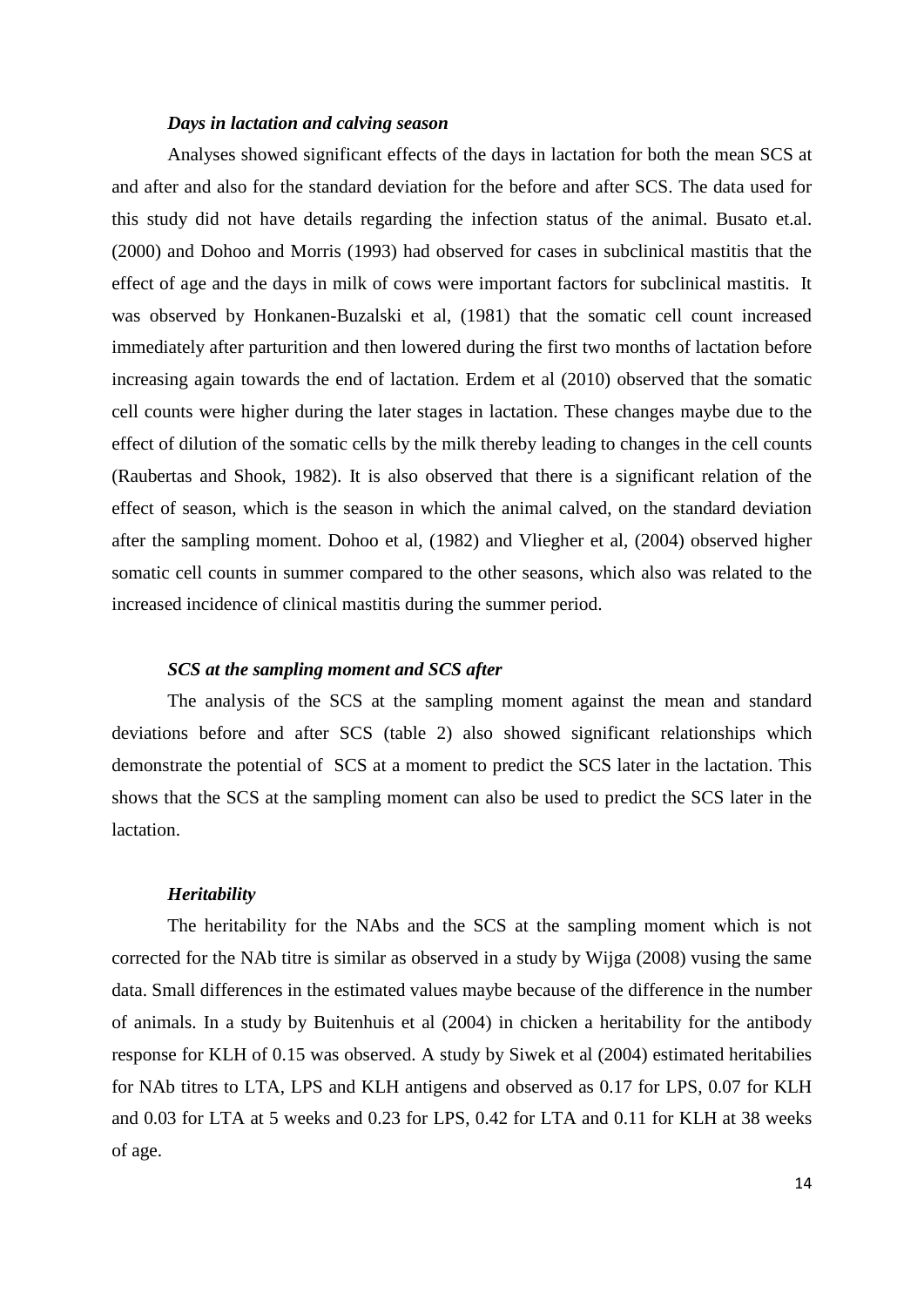From the heritability estimates it was observed for the SCS after the sampling moment the average heritability was 0.30 and for the SCS at the sampling moment the average heritability was 0.08. Koivula et al (2004) in the study in Ayrshire cattle that the heritability of the log SCC changed from 0.086 in days 5-20 to 0.072 in days 301 -330; while in Holsein-Fresians the log SCC changed from 0.087 to 0.09 during the same time period. The increase of the heritability estimate for the corrected SCS after compared to the SCS at the sampling moment can be explained as a result of repeated measurements. The heritability for the SCS before the sampling moment was 0.08. It was observed that the SCS before the sampling moment had a reduced additive genetic variance compared to the SCS after the sampling moment which may have lead to a reduced heritability of the SCS before than the SCS after the sampling moment. The same pattern is observed for the standard deviation of the after SCS where the average heritability is 0.16 and the standard deviation of the before SCS is 0.01.

# *Conclusion*

Mastitis in the dairy industry is of great economic constraint both in the large scale dairy farming as well as the small scale household systems. Present methods of mastitis detection relies on the observation of physiological or bacteriological changes evident from the milk samples which most often is known only after the presence of infection. Research shows that the use of natural antibodies for selection for disease resistance in poultry shows a positive correlation with innate immune response (Wijga, 2009)**.** The present study analyzed the relationship between NAb titres recorded at a single sampling moment with the somatic cell score measured later in the lactation. The results indicated a significant effect of the NAb titres on the SCS after the sampling moment. The trend for the SCS after was positive for increase in the Nab titre, which would not be useful for utilizing NAb titre as a protective measure against clinical mastitis infections. It was also observed that the days in lactation showed significant relations with the mean somatic cell score after the sampling moment and the standard deviation of the somatic cell score before the sampling moment. The calving season was also significant for the standard deviation of the somatic cell score after. The results, in future studies, can be compared with a similar approach with samples collected from plasma Natural antibody titres which may offer more conclusive results.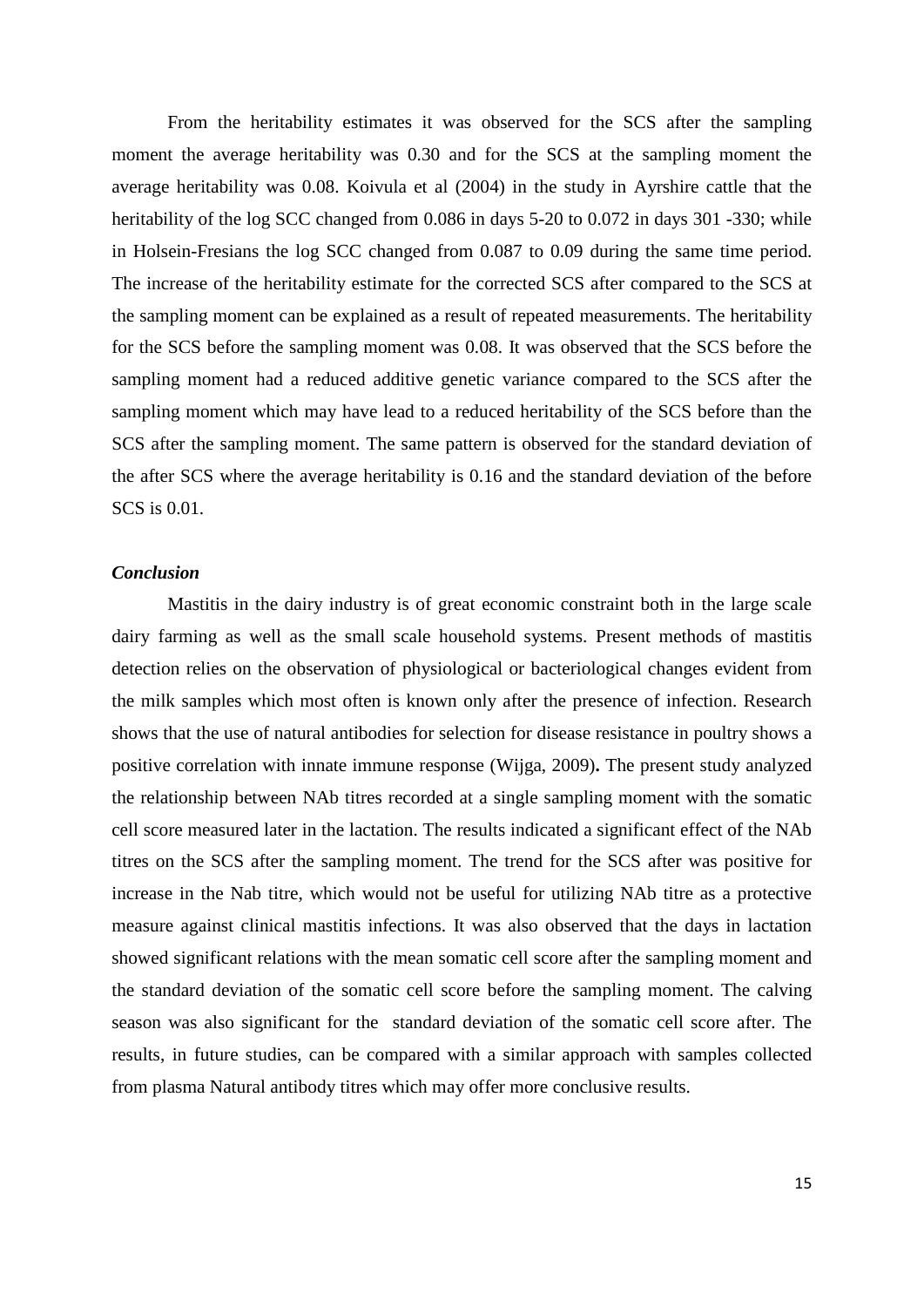# *References*

- Bannerman, D.D., Paape, M.J., Goff, J.P., Kimura, K., Lippolis, J.D., Hope, J.C., 2004, Innate immune response to intramammary infection with *Serratia marcescens* and *Streptococcus uberis*, Vet. Res., 35, 681-700.
- Buitenhuis, A. J., Rodenburg, T. B., Wissink, P. H., Visscher, J., Koene, P., Bovenhuis, H., Ducro, B. J. and van der Poel, J. J., 2004, Genetic and Phenotypic Correlations Between Feather Pecking Behavior, Stress Response, Immune Response, and Egg Quality Traits in Laying Hens, Poultry Science 83:1077–1082.
- Busato, A., Trachsel, P., Schällibaum, M. and Blum, J. W. 2000, Udder health and risk factors for subclinical mastitis in organic dairy farms in Switzerland, [Prev.](http://www.sciencedirect.com/science/journal/01675877) Vet. Med. [Volume 44, Issues 3-4,](http://www.sciencedirect.com/science?_ob=PublicationURL&_tockey=%23TOC%235145%232000%23999559996%23187901%23FLA%23&_cdi=5145&_pubType=J&view=c&_auth=y&_acct=C000026798&_version=1&_urlVersion=0&_userid=533256&md5=3d38fb11677ef49daa152b0d790c6ec7) 28 April 2000, 205-220.
- Casali, P., Schettino, E.W., 1996, Structure and function of natural antibodies, Current Topics in Microbiology and Immunology, 210, 167-179.
- de Weerd, Marieke. 2009 Natural antibody isotypes as parameters for resistance to mastitis in dairy cows. Thesis Adaptation Physiology Group, Wageningen University.
- Erdem, H., S. Atasever and E. Kul, 2010. A study on somatic cell count of jersey cows. Asian J. Anim. Vet. Adv., 5: 253-259.
- Dohoo, I. R., and A. H. Meek. 1982. Somatic cellcounts in bovine milk. Can. Vet. J. 23:119.
- [Dohoo,](http://www.sciencedirect.com/science?_ob=ArticleURL&_udi=B6TBK-40086J2-7&_user=533256&_coverDate=04%2F28%2F2000&_rdoc=1&_fmt=high&_orig=search&_sort=d&_docanchor=&view=c&_searchStrId=1349969975&_rerunOrigin=scholar.google&_acct=C000026798&_version=1&_urlVersion=0&_userid=533256&md5=dc96bd998fe2ad3e522e4a83cc23c43d#bbib12) I.R. and Morris, R.S., 1993. Somatic cell count pattern in Prince Edward Island dairy herds. Prev. Vet. Med. **15**, pp. 53–65.
- Grabar, P., 1983, Autoantibodies and the physiological role of immunoglobulins, [Immunology Today,](http://www.sciencedirect.com/science/journal/01675699) vol. 4, 12, pp. 337-340.
- Honkanen-Buzalski, T., Kangasniemi, R., Atroshi, F. and Sandholm, M. 1981. Effect of lactation stage and number on milk albumin (BSA) and somatic cell count. Zentralblattfür Veterinarmedizin 28: 760-767.
- Kacskovics, I., Z. Wu, N. E. Simister, L. V. Frenyo, and L. Hammarstrom. 2000. Cloning and characterization of the bovine MHC class I-like Fc receptor. J. Immunol. 164:1889– 1897.
- Kehrli, M. E., and D. E. Shuster. 1994. Factors affecting milk somatic cells and their role in health of the bovine mammary gland. J.Dairy Sci. 77:619–627.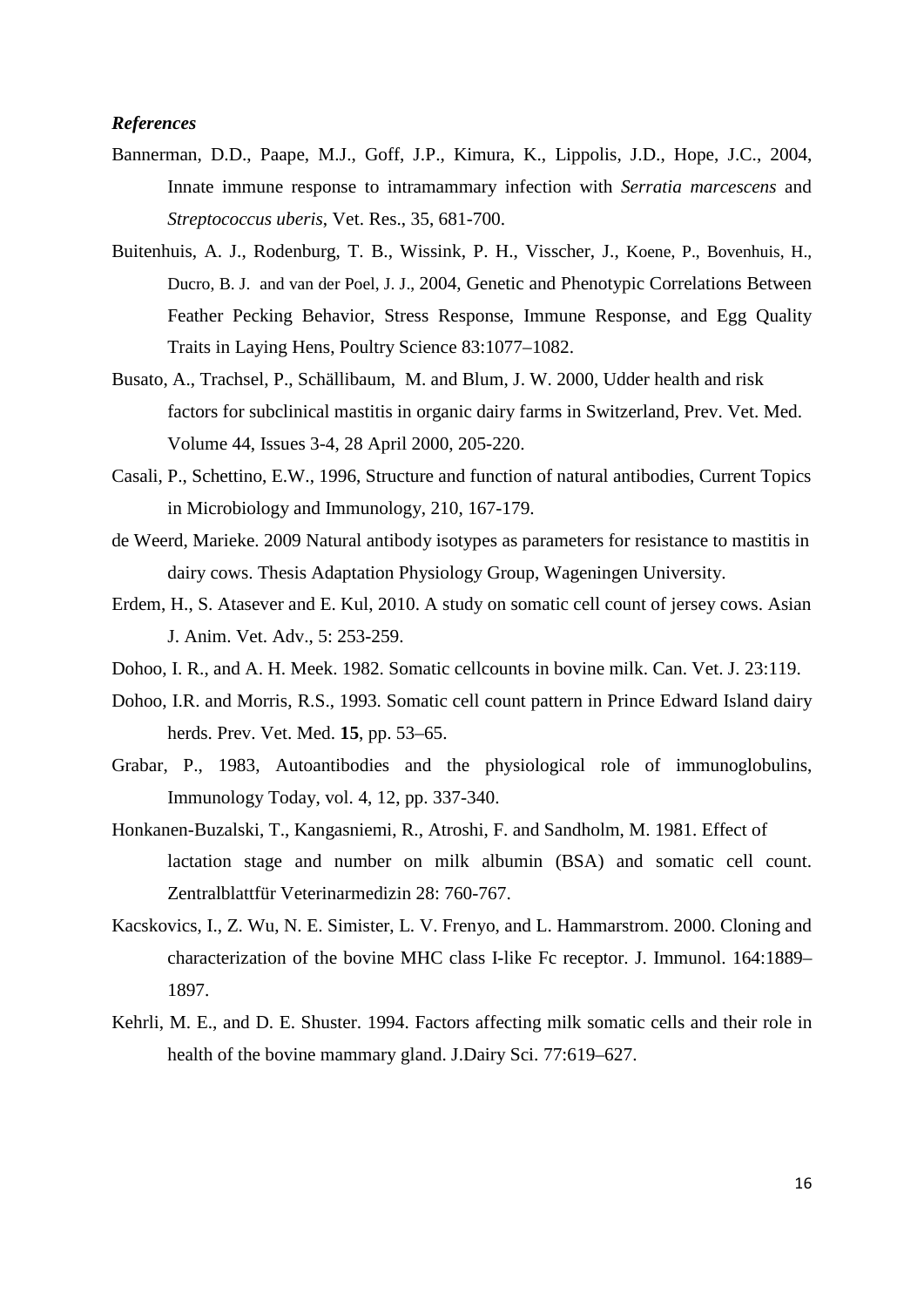- Knegsel, van, A.T.M., de Vries Reilingh, G., Meulenberg, S., Van den Brand, H., Dijkstra, J.,Kemp, B., Parmentier, H.K., 2007, Natural antibodies related to energy balance in early lactation dairy cows, Journal of Dairy Science, 90, 5490-5498.
- Knegsel, A.T.M., van and Vries Reilingh, G., de and Lammers, A. and Kemp, B. and Parmentier, H.K., 2009, T1 Natural autoantibodies in milk and their role in the development of mastitis in dairy cows, Journal of Dairy Science 92 (2009)E-Suppl. 1. - ISSN 0022-0302.
- Koivula M., Negussie, E.,and. Mäntysaari, E. A., (2004) Genetic parameters for test-day somatic cell count at different lactation stages of Finnish dairy cattle. [Livestock](http://www.sciencedirect.com/science/journal/03016226)  [Production ScienceVolume 90, Issues 2-3,](http://www.sciencedirect.com/science/journal/03016226) Pages 145-157.
- Larson BL (1992) Immunoglobulins of the mammary secretions. In Advanced Dairy Chemistry 1-Proteins, pp. 231±254 [PF Fox, editors]. London: Elsevier Science Publishers.
- Miller, R. H., and M. J. Paape. 1985. Relationship between milk somatic cell count and milk yield. Page 60 *in* Proc. Natl. Mastitis Counc.
- Ochsenbein A. F, Fehr, T., Lutz, C., Suter, M., Brombacher F., Hengartner, H., Zinkernagel, R. M**.,** 1999, Control of Early Viral and Bacterial Distribution and Disease by Natural Antibodies *Science,* 10,: Vol. 286. no. 5447, pp. 2156 – 2159.
- Philipsson, J., G. Ral, and B. Bergland. 1995. Somatic cell count as a selection criterion for mastitis resistance in dairy cattle. Livest. Prod. Sci. 41:195–200.
- Pillai S.R., Kunze E., Sordillo L.M., Jayarao B.M., Application of differential inflammatory cell count as a tool to monitor udder health, J. Dairy Sci. 84 (2001) 1413–1420.
- Raubertas, R. F. and Shook, G. E., **(**1982**)** Relationship Between Lactation Measures of Somatic Cell Concentration and Milk Yield, J. Dairy Sci. Vol. 65 No. 3 419-425.
- Rainard, P., Riollet, C., 2006, Innate immunity of the bovine mammary gland, Veterinary Research, 37, 369-400.
- Siwek, M., Buitenhuis, B., Cornelissen, S., Nieuwland, M., Knol, E. F., Crooijmans, R., Groenen, M., Parmentier, H. and van der Poel, J. J., 2006, Detection of QTL for innate: Non-specific antibody levels binding LPS and LTA in two independent populations of laying hens [Developmental & Comparative Immunology,](http://www.sciencedirect.com/science/journal/0145305X) Vol. 30, 7, 659-666.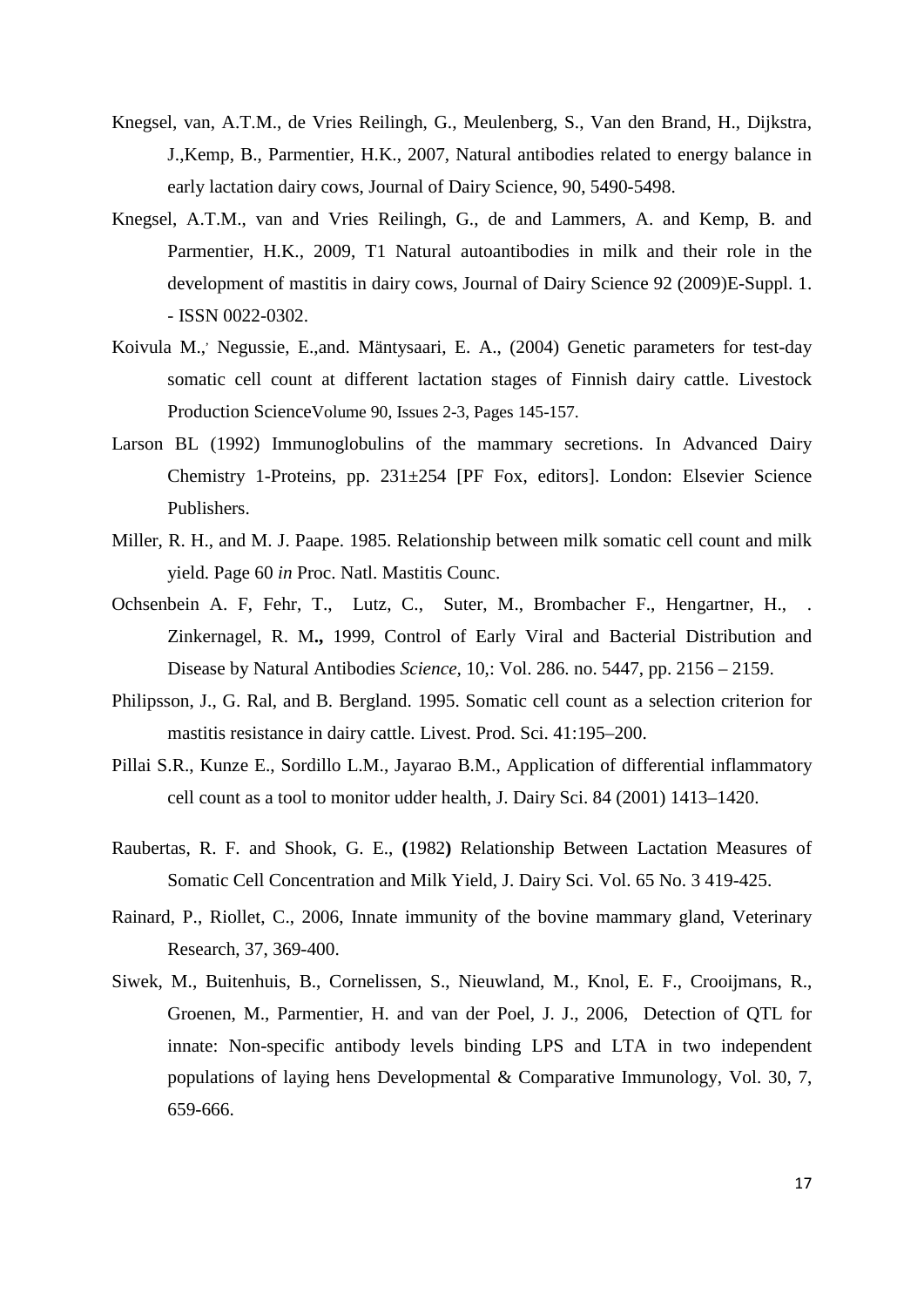- Smith, K. L. 1996. Standards for somatic cells in milk: physiological and regulatory. International Dairy Federation Mastitis Newsletter, September, p. 7
- Tomer, Y. and Shoenfeld Y., 1988, The Significance of Natural Autoantibodies, [Immunological Investigations,](http://informahealthcare.com/loi/imm) Vol. 17, 5, pp. 389-424.
- Vliegher S. D., Laevens, H., Barkema, H. W., Dohoo, I. R., Stryhn, H., Opsomer, G. and de Kruif A. (2004) Management Practices and Heifer Characteristics Associated with Early Lactation Somatic Cell Count of Belgian Dairy Heifers, J. Dairy Sci. 87:937- 947.
- Weller, J. I., A. Saran, and Y. Zeliger. 1992. Genetic and environmental relationships among somatic cell count, bacterial infection and clinical mastitis. J. Dairy Sci. 75:2532– 2540.
- Wijga, Susan, 2008. Parameters for natural resistance in bovine milk. Thesis Cell Biology and Immunology Group, Wageningen University.
- Wijga, S., Parmentier, H. K.,. Nieuwland, M. G. B, and Bovenhuis, H**.,** (2009) Genetic parameters for levels of natural antibodies in chicken lines divergently selected for specific antibody response, Poult. Sci. 88:1805-1810.
- Wilmink, J.B.M., 1987, Adjustment of test-day milk, fat and protein yield for age, season and days-in-milk, Livestock Production Science, 16, 335-348.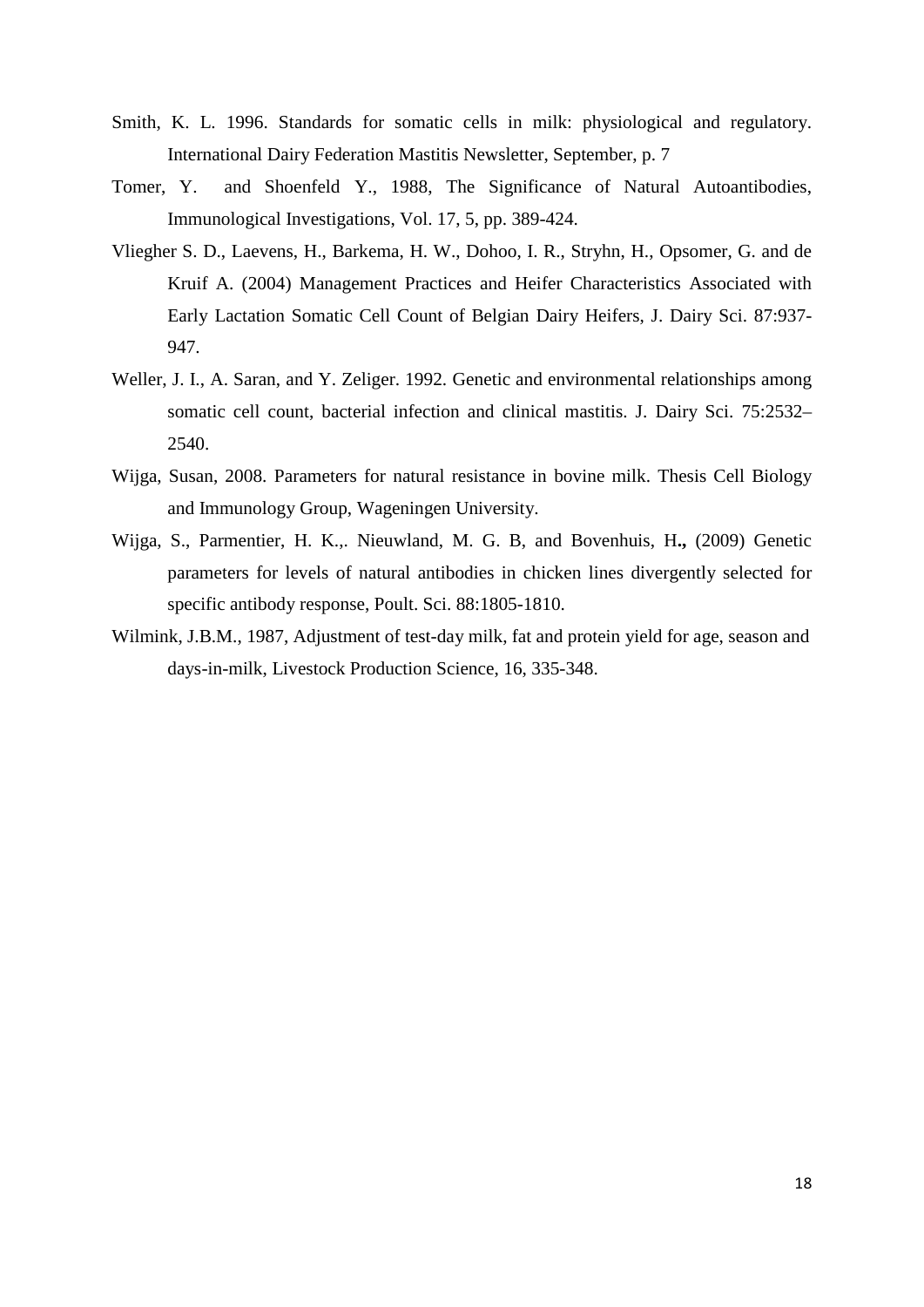# **Appendices**

1.Estimates from SAS analysis the **afscs** with the LTAG1 binding NAb titre

afscs

Dependent Variable: afscs

#### Weight: afCOUNT afCOUNT o tanuar u<br>Error Parameter t Value  $Pr \rightarrow |E|$ Estimate  $\begin{array}{r} 0.42 \\ -1.23 \\ 3.57 \\ 3.76 \\ 0.87 \\ -0.85 \\ 1.35 \\ 0.54 \end{array}$ Intercept<br>LTAG1<br>sqLTAG1<br>aftlacst<br>ca<br>ca2<br>season<br>season  $0.6712\n0.2174\n0.0004\n0.0002\n0.3857\n0.3929\n0.1788\n0.5882$ 1.144861767 B<br>-0.066741285<br>0.025789903<br>0.001908299<br>0.005213171 2.69636097<br>0.05408558<br>0.00722536<br>0.00050772<br>0.00600780 0.005213171<br>-0.000003069<br>0.167863383 B<br>0.062222137 B<br>0.000000000 B<br>0.361853250 B<br>0.265226552 B<br>0.560046016 B 0.00000359<br>0.00000359<br>0.12479530 1<br>2<br>3<br>17939<br>18099<br>18932 season<br>season<br>sire<br>sire 0.96510933<br>0.98310408<br>0.97477479  $0.37\n0.27\n0.57$ 0.7078<br>0.7874<br>0.5657

Estimates from SAS analysis the **afscs** with the LTAG2 binding NAb titre

| Parameter           |                | <b>Estimate</b>                | Error                    | t Value         | $Pr$ > $ t $     |
|---------------------|----------------|--------------------------------|--------------------------|-----------------|------------------|
| Intercept           |                | 1.970578441 B                  | 2.72721767               | 0.72            | 0.4701           |
| LTAG2               |                | 0.036906382<br>0.012196616     | 0.01123570<br>0.00375606 | 3.28<br>3.25    | 0.0010<br>0.0012 |
| sgLTAG2<br>aftlacst |                | 0.001842396                    | 0.00051318               | 3.59            | 0.0003           |
| ca<br>ca2           |                | 0.003491054<br>$-0.000002056$  | 0.00608251<br>0.00000363 | 0.57<br>$-0.57$ | 0.5661<br>0.5717 |
| season              |                | 0.154124021 B                  | 0.12637476               | 1.22            | 0.2228           |
| season              | 2              | 0.052257017 B                  | 0.11642063               | 0.45            | 0.6536           |
| season              | з              | 0.000000000 B                  |                          |                 |                  |
| sire<br>sire        | 17939<br>18099 | 0.265170143 B<br>0.182389489 B | 0.97623741<br>0.99467540 | 0.27<br>0.18    | 0.7860<br>0.8545 |

Estimates from SAS analysis the **afscs** with the LTAA binding NAb titre

| Parameter |       | <b>Estimate</b>  | Standard<br>Error | t Value   | Pr >  t |
|-----------|-------|------------------|-------------------|-----------|---------|
| Intercept |       | 0.365739290 B    | 2.64755678        | 0.14      | 0.8901  |
| LTAA      |       | 0.103847669      | 0.06390513        | 1.63      | 0.1044  |
| sqLTAA    |       | 0.019501770      | 0.01041687        | 1.87      | 0.0614  |
| aftlacst  |       | 0.001851900      | 0.00049923        | 3.71      | 0.0002  |
| ca        |       | 0.005875983      | 0.00590364        | 1.00      | 0.3198  |
| ca2       |       | $-0.000003395$   | 0.00000353        | $-0.96$   | 0.3360  |
| season    |       | 0.052338548 B    | 0.12348686        | 0.42      | 0.6718  |
| season    | 2     | $-0.003990945 B$ | 0.11357126        | $-0.04$   | 0.9720  |
| season    | з     | 0.000000000 B    |                   | $\bullet$ |         |
| sire      | 17939 | 0.658010534 B    | 0.94726004        | 0.69      | 0.4874  |
| sire      | 18099 | 0.581946923 B    | 0.96500708        | 0.60      | 0.5466  |
|           |       |                  |                   |           |         |

Estimates from SAS analysis the **afscs** with the LTAM binding NAb titre

| Paraneter                                            |                          | <b>Estimate</b>                                                                              | Standard<br>Error                                                                | t Value                                            | $Pr$ $>$ $ t $                                           |
|------------------------------------------------------|--------------------------|----------------------------------------------------------------------------------------------|----------------------------------------------------------------------------------|----------------------------------------------------|----------------------------------------------------------|
| Intercept<br>LTAM<br>saltAM<br>aftlacst<br>ca<br>ca2 |                          | 0.769230461 B<br>-0.146507326<br>0.038297637<br>0.001873167<br>0.005529433<br>$-0.000003181$ | 2.73074453<br>0.15287783<br>0.01799405<br>0.00050964<br>0.00602814<br>0.00000360 | 0.28<br>$-0.96$<br>2.13<br>3.68<br>0.92<br>$-0.88$ | 0.7782<br>0.3381<br>0.0335<br>0.0002<br>0.3592<br>0.3774 |
| season<br>season<br>season<br>sire<br>sire           | 2<br>3<br>17939<br>18099 | 0.062908740 B<br>$-0.005730151B$<br>0.000000000 B<br>0.647552199 B<br>0.601726609 B          | 0.12528724<br>0.11524206<br>0.96980330<br>0.98822278                             | 0.50<br>$-0.05$<br>0.67<br>0.61                    | 0.6157<br>0.9604<br>۰<br>0.5044<br>0.5427                |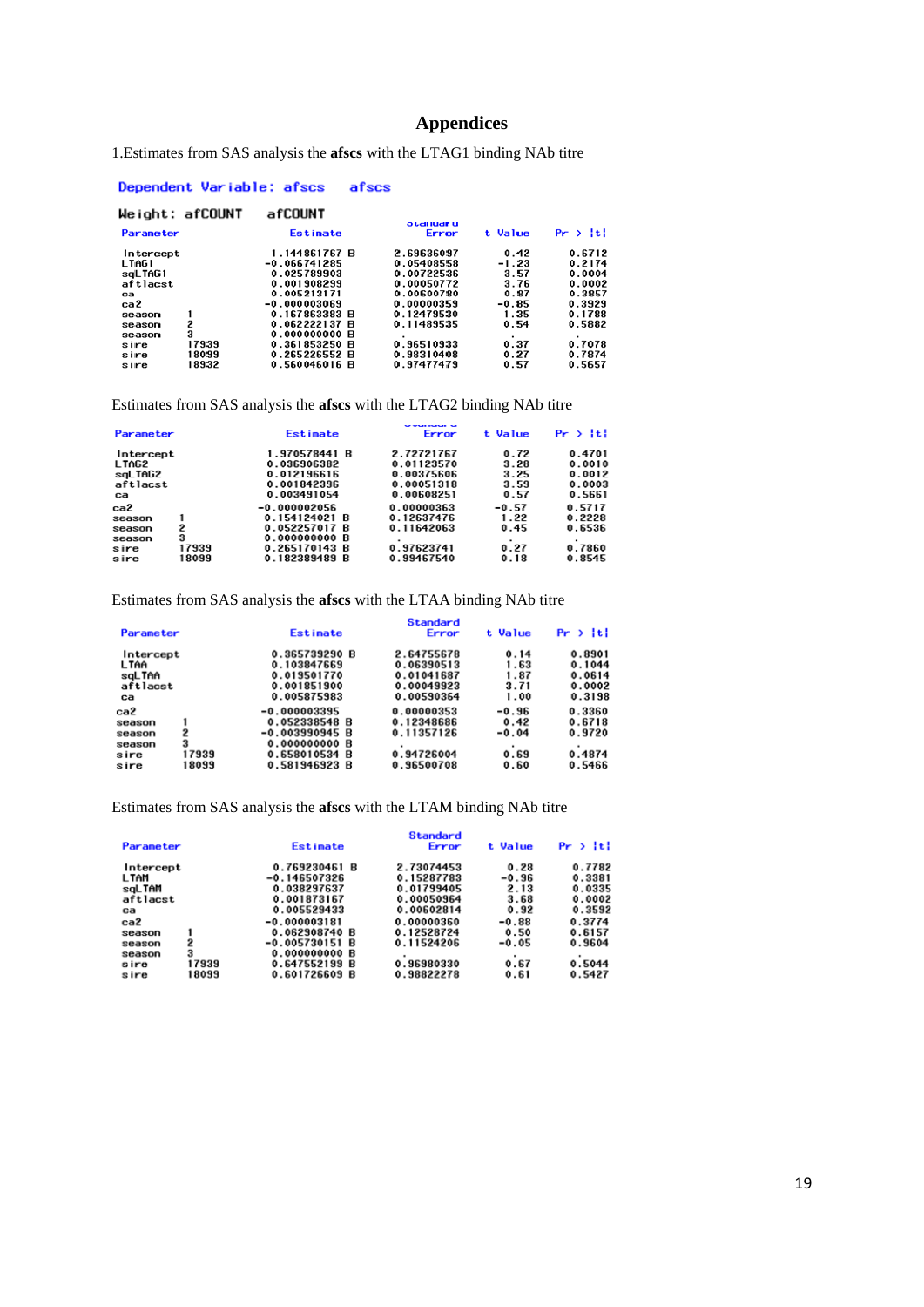Estimates from SAS analysis the **afscs** with the LTA binding NAb titre

| Parameter |       | Estimate       | <b>Standard</b><br>Error | t Value | $Pr$ > $ t $ |
|-----------|-------|----------------|--------------------------|---------|--------------|
| Intercept |       | 0.281955940 B  | 2.68464406               | 0.11    | 0.9164       |
| LTA       |       | $-0.019304818$ | 0.12469545               | $-0.15$ | 0.8770       |
| saLTA     |       | 0.034036306    | 0.01740607               | 1.96    | 0.0507       |
| aftlacst  |       | 0.001924034    | 0.00050307               | 3.82    | 0.0001       |
| сa        |       | 0.006610222    | 0.00595390               | 1.11    | 0.2671       |
| ca2       |       | $-0.000003915$ | 0.00000356               | $-1.10$ | 0.2715       |
| season    |       | 0.112368304 B  | 0.12352555               | 0.91    | 0.3632       |
| season    | 2     | 0.038924652 B  | 0.11386706               | 0.34    | 0.7325       |
| season    | 3     | 0.000000000 B  |                          |         |              |
| sire      | 17939 | 0.401943413 B  | 0.95709765               | 0.42    | 0.6746       |
| sire      | 18099 | 0.315616883 B  | 0.97510087               | 0.32    | 0.7462       |

Estimates from SAS analysis the **afscs** with the KLH binding NAb titre

| Parameter              |                     | <b>Estimate</b>                                 | <b>Standard</b><br>Error | t Value      | $Pr \rightarrow  t $ |
|------------------------|---------------------|-------------------------------------------------|--------------------------|--------------|----------------------|
| Intercept              |                     | 1.293649144 B                                   | 2.75123776               | 0.47         | 0.6383               |
| KLH                    |                     | -0.002663247                                    | 0.18792685               | $-0.01$      | 0.9887               |
| sqKLH                  |                     | 0.020409023                                     | 0.02336263               | 0.87         | 0.3825               |
| aftlacst               |                     | 0.001930197                                     | 0.00051297               | 3.76         | 0.0002               |
| ca                     |                     | 0.003478617                                     | 0.00606341               | 0.57         | 0.5663               |
| ca2                    |                     | $-0.000001903$                                  | 0.00000362               | $-0.53$      | 0.5996               |
| season                 | 1                   | 0.093814590 B                                   | 0.12653476               | 0.74         | 0.4586               |
| season                 | 2                   | 0.019227000 B                                   | 0.11635531               | 0.17         | 0.8688               |
| season<br>sire<br>sire | 3<br>17939<br>18099 | 0.000000000 B<br>0.536660536 B<br>0.482825186 B | 0.97735266<br>0.99589993 | 0.55<br>0.48 | 0.5830<br>0.6279     |

Estimates from SAS analysis the **afscs** with the LPS binding NAb titre

| Parameter                                                                        |                | <b>Estimate</b>                                                                                                                                     | Standard<br>Error                                                                                            | t Value                                                                            | Pr >  t                                                                      |
|----------------------------------------------------------------------------------|----------------|-----------------------------------------------------------------------------------------------------------------------------------------------------|--------------------------------------------------------------------------------------------------------------|------------------------------------------------------------------------------------|------------------------------------------------------------------------------|
| Intercept<br>LPS<br>sqLPS<br>aftlacst<br>ca<br>ca2<br>season<br>season<br>season | 2<br>3         | 1.475124503 B<br>0.097294083<br>$-0.003789549$<br>0.001859438<br>0.003470055<br>$-0.000001950$<br>0.090183316 B<br>$-0.000469065B$<br>0.000000000 B | 2.74120120<br>0.09961945<br>0.01561689<br>0.00051596<br>0.00610324<br>0.00000365<br>0.12676979<br>0.11671820 | 0.54<br>0.98<br>$-0.24$<br>3.60<br>0.57<br>$-0.53$<br>0.71<br>$-0.00$<br>$\bullet$ | 0.5906<br>0.3289<br>0.8083<br>0.0003<br>0.5698<br>0.5930<br>0.4770<br>0.9968 |
| sire<br>sire                                                                     | 17939<br>18099 | 0.489013227 B<br>0.446264962 B                                                                                                                      | 0.98226400<br>1.00083243                                                                                     | 0.50<br>0.45                                                                       | 0.6187<br>0.6557                                                             |

Estimates from SAS analysis the **afscs** with the PGN binding NAb titre

|       | <b>Estimate</b> | Standard<br>Error | t Value | $Pr \rightarrow  t $ |
|-------|-----------------|-------------------|---------|----------------------|
|       | 2.408432375 B   | 2.65080742        | 0.91    | 0.3637               |
|       | 0.033981524     | 0.15255249        | 0.22    | 0.8238               |
|       | 0.020656209     | 0.01261635        | 1.64    | 0.1018               |
|       | 0.001699910     | 0.00048936        | 3.47    | 0.0005               |
|       | 0.000858606     | 0.00578415        | 0.15    | 0.8820               |
|       | $-0.000000642$  | 0.00000346        | $-0.19$ | 0.8528               |
|       | 0.147769074 B   | 0.11985829        | 1.23    | 0.2178               |
| 2     | 0.101011476 B   | 0.11058711        | 0.91    | 0.3612               |
| з     | 0.000000000 B   |                   |         |                      |
| 17939 | 0.229609169 B   | 0.92827578        | 0.25    | 0.8047               |
| 18099 | 0.202645903 B   | 0.94569702        | 0.21    | 0.8304               |
|       |                 |                   |         |                      |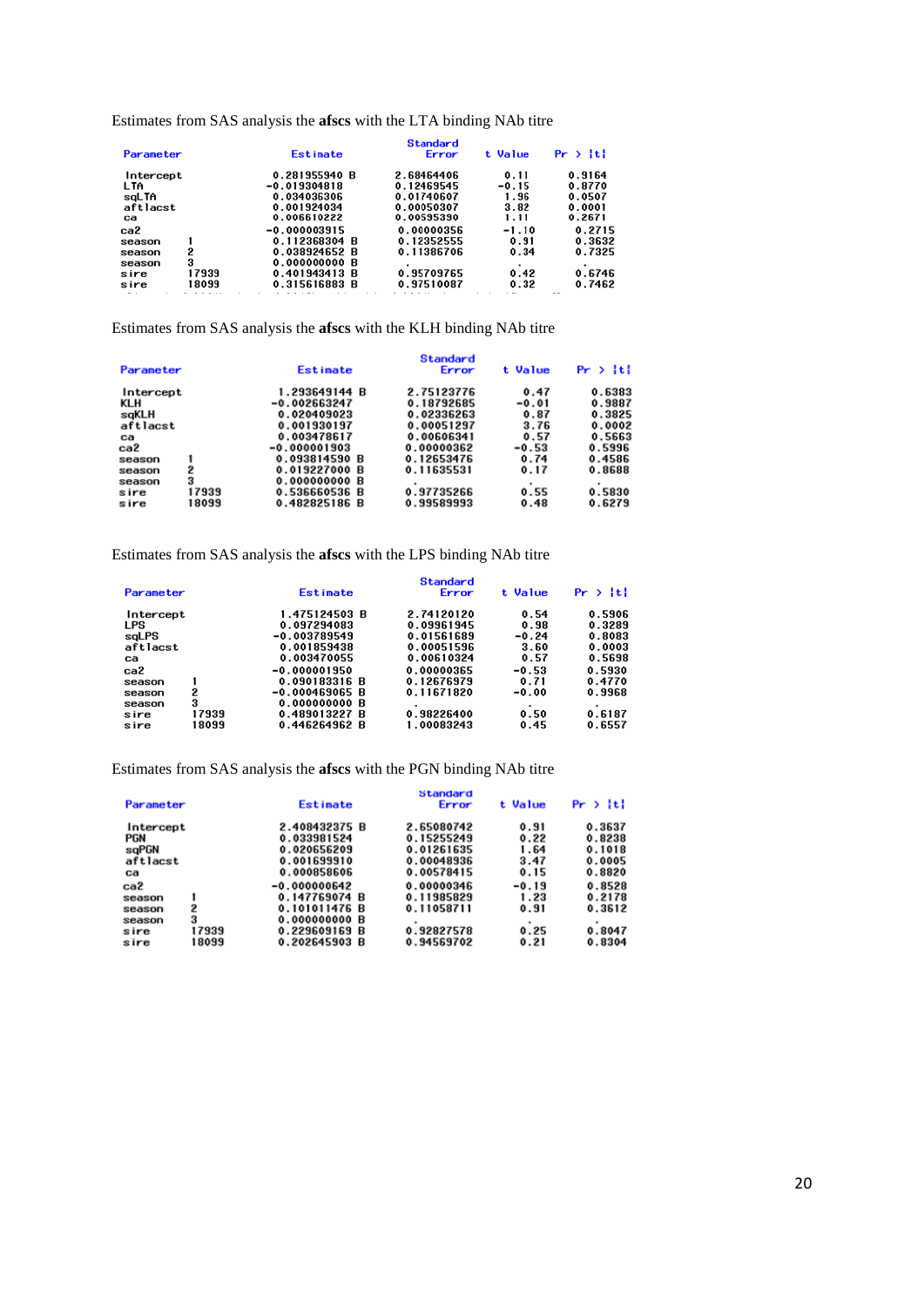Estimates from SAS analysis the **afscs** with the SCS at the sampling moment (SCSsample)

| <b>Source</b> | DF  | Type III SS      | Mean Square |         | <b>F</b> Value<br>$Pr$ > $F$ |  |
|---------------|-----|------------------|-------------|---------|------------------------------|--|
| SCSsample     |     | 139.541857       | 139.541857  |         | $\zeta$ .0001<br>94.98       |  |
| sqSCSsample   |     | 8.306682         | 8.306682    |         | 5.65<br>0.0176               |  |
| aftlacst      |     | 8.295259         | 8.295259    |         | 5.65<br>0.0176               |  |
| ca            |     | 0.948619         | 0.948619    |         | 0.65<br>0.4218               |  |
| ca2           |     | 0.760921         | 0.760921    |         | 0.4718<br>0.52               |  |
| season        | 2   | 4.065285         | 2.032643    |         | 1.38<br>0.2510               |  |
| sire          | 98  | 183.175344       | 1.869136    |         | 1.27<br>0.0421               |  |
| herd          | 389 | 1024.894242      | 2.634690    |         | 1.79<br>$\zeta$ .0001        |  |
|               |     |                  | Standard    |         |                              |  |
| Parameter     |     | Estimate         | Error       | t Value | $Pr \rightarrow  t $         |  |
| Intercept     |     | $-0.194680003 B$ | 1.91510803  | $-0.10$ | 0.9190                       |  |
| SCSsample     |     | 0.728704572      | 0.07477023  | 9.75    | $\zeta$ .0001                |  |
| sqSCSsample   |     | $-0.020512970$   | 0.00862669  | $-2.38$ | 0.0176                       |  |
| aftlacst      |     | 0.000859417      | 0.00036167  | 2.38    | 0.0176                       |  |
| са            |     | 0.003422605      | 0.00425932  | 0.80    | 0.4218                       |  |

#### 2. Phenotypic correlations

Correlation between **afscs** (mean of nat. log. of the scc after the sampling moment) and NAb titres

|            | Correlation Matrix |         |        |             |        |        |        |        |        |  |  |  |  |
|------------|--------------------|---------|--------|-------------|--------|--------|--------|--------|--------|--|--|--|--|
|            | afscs              | L TAG 1 | L TAG2 | <b>LTAM</b> | L TAA  | KLH    | LPS.   | I TA   | PGN    |  |  |  |  |
| afscs      | .0000              | 0.1836  | 0.1125 | 0.1839      | 0.2212 | 0.1393 | 0.1055 | 0.2209 | 0.2847 |  |  |  |  |
| LTAG1      | 0.1836             | 1.0000  | 0.5110 | 0.3321      | 0.3002 | 0.2025 | 0.1836 | 0.5153 | 0.3589 |  |  |  |  |
| LTAG2      | 0.1125             | 0.5110  | 1.0000 | 0.1654      | 0.2019 | 0.0786 | 0.0742 | 0.2830 | 0.3234 |  |  |  |  |
| LTAM       | 0.1839             | 0.3321  | 0.1654 | 1.0000      | 0.6748 | 0.6402 | 0.4567 | 0.5886 | 0.2732 |  |  |  |  |
| LTAA       | 0.2212             | 0.3002  | 0.2019 | 0.6748      | 1.0000 | 0.5145 | 0.3609 | 0.5508 | 0.3122 |  |  |  |  |
| <b>KLH</b> | 0.1393             | 0.2025  | 0.0786 | 0.6402      | 0.5145 | 1.0000 | 0.4916 | 0.4944 | 0.2448 |  |  |  |  |
| LPS        | 0.1055             | 0.1836  | 0.0742 | 0.4567      | 0.3609 | 0.4916 | 1.0000 | 0.4019 | 0.2010 |  |  |  |  |
| LTA        | 0.2209             | 0.5153  | 0.2830 | 0.5886      | 0.5508 | 0.4944 | 0.4019 | 1.0000 | 0.4099 |  |  |  |  |
| <b>PGN</b> | 0.2847             | 0.3589  | 0.3234 | 0.2732      | 0.3122 | 0.2448 | 0.2010 | 0.4099 | 1.0000 |  |  |  |  |

Correlations with the nat. log of mean scc at the sampling moment (**SCSsample**) and the NAb titres

| Correlation Matrix |           |        |        |        |        |        |        |        |        |  |  |
|--------------------|-----------|--------|--------|--------|--------|--------|--------|--------|--------|--|--|
|                    | SCSsample | LTAG1  | LTAG2  | L TAM  | L TAA  | KLH    | _PS    | LTA    | PGN    |  |  |
| SCSsample          | 0000.1    | 0.2192 | 0.1249 | 0.2542 | 0.3159 | 0.2248 | 0.1788 | 0.3182 | 0.3544 |  |  |
| LTAG1              | 0.2192    | 1.0000 | 0.5126 | 0.3329 | 0.2993 | 0.2046 | 0.1887 | 0.5130 | 0.3551 |  |  |
| LTAG2              | 0.1249    | 0.5126 | l.0000 | 0.1733 | 0.2057 | 0.0831 | 0.0773 | 0.2849 | 0.3197 |  |  |
| <b>LTAM</b>        | 0.2542    | 0.3329 | 0.1733 | .0000  | 0.6742 | 0.6456 | 0.4601 | 0.5900 | 0.2745 |  |  |
| LTAA               | 0.3159    | 0.2993 | 0.2057 | 0.6742 | 1.0000 | 0.5159 | 0.3670 | 0.5524 | 0.3162 |  |  |
| <b>KLH</b>         | 0.2248    | 0.2046 | 0.0831 | 0.6456 | 0.5159 | 1.0000 | 0.4962 | 0.4992 | 0.2512 |  |  |
| <b>LPS</b>         | 0.1788    | 0.1887 | 0.0773 | 0.4601 | 0.3670 | 0.4962 | .0000  | 0.4103 | 0.2134 |  |  |
| LTA                | 0.3182    | 0.5130 | 0.2849 | 0.5900 | 0.5524 | 0.4992 | 0.4103 | 1.0000 | 0.4182 |  |  |
| <b>PGN</b>         | 0.3544    | 0.3551 | 0.3197 | 0.2745 | 0.3162 | 0.2512 | 0.2134 | 0.4182 | .0000  |  |  |

Correlation between **b4scs** (mean of nat. log. of the scc before the sampling moment) and NAb titres

| $\blacktriangleright$ | Correlation Matrix |        |        |        |        |        |        |        |        |  |  |  |  |
|-----------------------|--------------------|--------|--------|--------|--------|--------|--------|--------|--------|--|--|--|--|
|                       | b4scs              | l TAG1 | I TAG2 | I TAM  | I TAA  | KLH    | I PS   | LTA.   | PGN    |  |  |  |  |
| b4scs                 | 1.0000             | 0.1874 | 0.0795 | 0.2103 | 0.2568 | 0.1644 | 0.1397 | 0.2381 | 0.2905 |  |  |  |  |
| LTAG1                 | 0.1874             | 1.0000 | 0.5122 | 0.3366 | 0.3010 | 0.2040 | 0.1879 | 0.5171 | 0.3605 |  |  |  |  |
| LTAG2                 | 0.0795             | 0.5122 | 1.0000 | 0.1698 | 0.2075 | 0.0795 | 0.0783 | 0.2858 | 0.3241 |  |  |  |  |
| LTAM                  | 0.2103             | 0.3366 | 0.1698 | 1.0000 | 0.6742 | 0.6424 | 0.4608 | 0.5891 | 0.2697 |  |  |  |  |
| LTAA                  | 0.2568             | 0.3010 | 0.2075 | 0.6742 | 1.0000 | 0.5138 | 0.3660 | 0.5511 | 0.3127 |  |  |  |  |
| <b>KLH</b>            | 0.1644             | 0.2040 | 0.0795 | 0.6424 | 0.5138 | 1.0000 | 0.4945 | 0.4974 | 0.2430 |  |  |  |  |
| LPS                   | 0.1397             | 0.1879 | 0.0783 | 0.4608 | 0.3660 | 0.4945 | .0000  | 0.4087 | 0.2080 |  |  |  |  |
| LTA                   | 0.2381             | 0.5171 | 0.2858 | 0.5891 | 0.5511 | 0.4974 | 0.4087 | 1.0000 | 0.4142 |  |  |  |  |
| <b>PGN</b>            | 0.2905             | 0.3605 | 0.3241 | 0.2697 | 0.3127 | 0.2430 | 0.2080 | 0.4142 | 1.0000 |  |  |  |  |

Correlations with the standard deviation of scs before sampling moment (**b4stdscs**) and the NAb titres.

| Correlation Matrix |          |         |        |             |        |        |        |                                                     |        |  |
|--------------------|----------|---------|--------|-------------|--------|--------|--------|-----------------------------------------------------|--------|--|
|                    | b4stdscs | L TAG 1 | LTAG2  | <b>LTAM</b> | LTAA   | KLH    | I PS   | ∟TA                                                 | PGN    |  |
| b4stdscs           | .0000    | 8330.0  | 0.0342 | 0.0799      | 0.0761 | 0.0378 | 0.0596 | 0.0761                                              | 0.1196 |  |
| LTAG1              | 0.0668   | 1.0000  | 0.5132 | 0.3339      | 0.3009 | 0.2022 | 0.1876 | 0.5174                                              | 0.3600 |  |
| LTAG2              | 0.0342   | 0.5132  | 1.0000 | 0.1706      | 0.2074 | 0.0809 | 0.0776 | 0.2863                                              | 0.3239 |  |
| <b>LTAM</b>        | 0.0799   | 0.3339  | 0.1706 | 1.0000      | 0.6748 | 0.6413 | 0.4618 | 0.5899                                              | 0.2679 |  |
| LTAA               | 0.0761   | 0.3009  | 0.2074 | 0.6748      | 1.0000 | 0.5144 | 0.3668 | 0.5511                                              | 0.3112 |  |
| KLH                | 0.0378   | 0.2022  | 0.0809 | 0.6413      | 0.5144 | 1.0000 | 0.4960 | 0.4980                                              | 0.2425 |  |
| <b>LPS</b>         | 0.0596   | 0.1876  | 0.0776 | 0.4618      | 0.3668 | 0.4960 | 1.0000 | 0.4093                                              | 0.2082 |  |
| <b>LTA</b>         | 0.0761   | 0.5174  | 0.2863 | 0.5899      | 0.5511 | 0.4980 | 0.4093 | $\overline{\phantom{0}}$ . $\overline{\phantom{0}}$ | 0.4143 |  |
| PGN                | 0.1196   | 0.3600  | 0.3239 | 0.2679      | 0.3112 | 0.2425 | 0.2082 | 0.4143                                              | 1.0000 |  |

Correlations with standard deviation of scs after sampling moment (**afstdscs**) and the NAb titres.